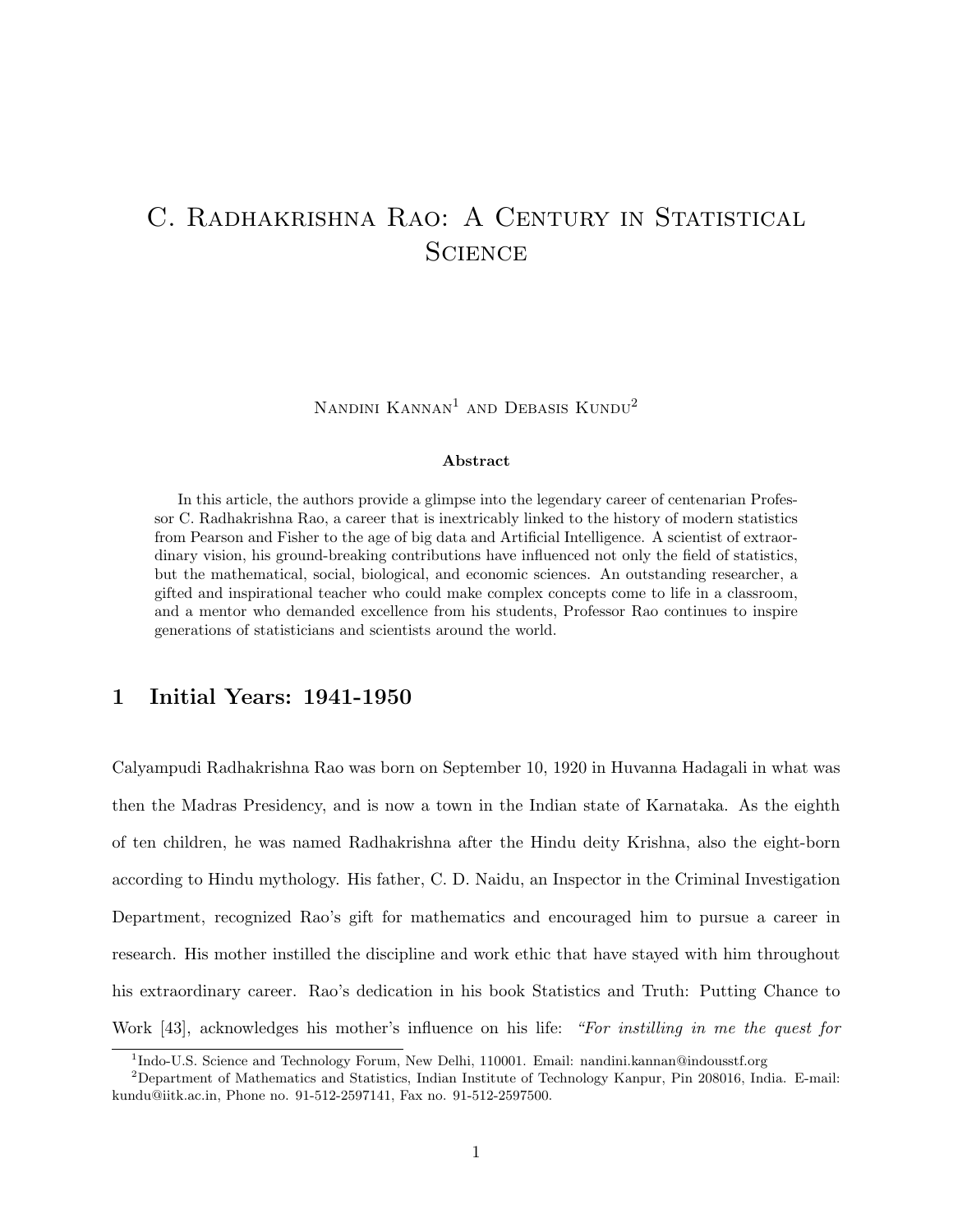knowledge, I owe to my mother, A. Laxmikanthamma, who, in my younger days, woke me up every day at four in the morning and lit the oil lamp for me to study in the quiet hours of the morning when the mind is fresh."

Rao obtained the equivalent of a Master's degree in Mathematics from Andhra University in 1940, graduating with top honours. With jobs in Mathematics hard to find because of the war, Rao decided to apply for a position with the military in the Department of Survey. Rao travelled to Calcutta (now Kolkata) for the interview, a journey that would completely change the course of his career.

In what can only be described as a moment of serendipity, Rao struck up a conversation with a young man who had travelled to Calcutta to enroll in a training program in statistics at the Indian Statistical Institute (ISI). After meeting the research staff and learning about the many ongoing projects, Rao was convinced that the training program would not only enhance his job prospects, but also provide an opportunity to pursue research. In an interview published by the Indian Academy of Sciences, Wise Decisions Under Uncertainty [6], Rao writes "I went back to Visakhapatnam and told my mother that the only alternative for me was to get admitted to ISI for training in statistics, and it would cost me Rs.30 a month to stay in Kolkata. She said that she would raise the money somehow and that I should go to Kolkata to join ISI. I travelled to Kolkata with Rs.30 in my pocket and joined ISI on 1st January 1941."

Figure 1: Rao at ages 15 and 19

## 2 Mahalanobis and ISI – Early Influences

No biography of Rao can be complete without reference to one of the most important and influential figures in his life – the legendary scientist, mathematician, and statistician Prasanta Chandra Mahalanobis, known in ISI as "Professor". While at Cambridge studying physics, Mahalanobis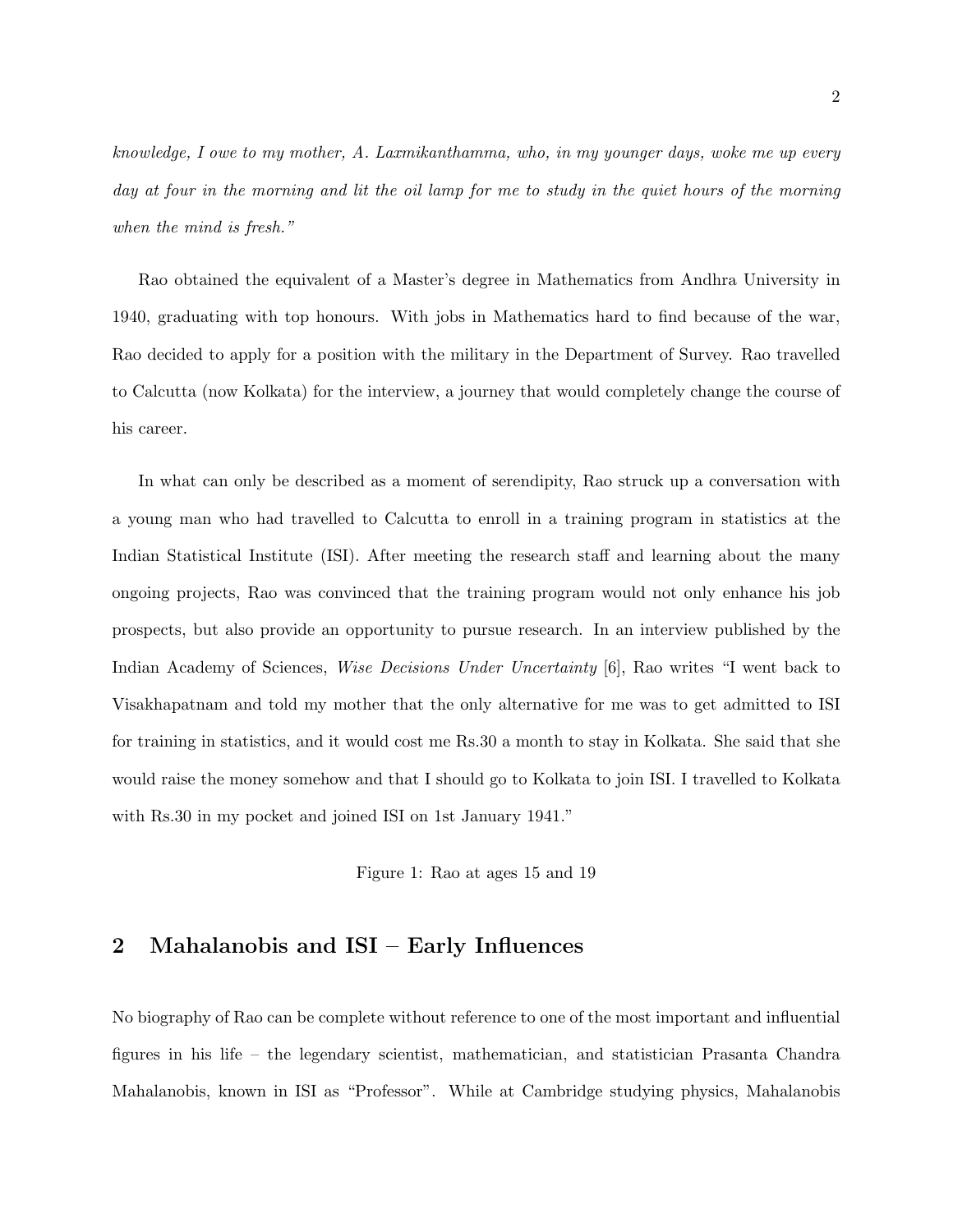came across a copy of Biometrika, the journal founded by Karl Pearson with Francis Galton and Raphael Weldon. Statistics was emerging as a new discipline, and Mahalanobis was quick to recognize its potential for significant impact in many application domains. Mahalanobis returned to India and started the Statistical Laboratory at Presidency College, eventually leading to the establishment of the Indian Statistical Institute (ISI) in 1931. The Institute offered a training program in statistics, the first of its kind in India, attracting students from different disciplines as well as government officials interested in using statistical techniques for data analysis and modelling.

While Rao found the program lacking rigor and the teaching to be "somewhat disorganized", he was fortunate to interact with the outstanding research faculty at ISI which at the time included R. C. Bose, S. N. Roy, K. R. Nair, and A. Bhattacharya. Rao's first paper with K. R. Nair [24] on confounded designs was published in 1941 within a few months of his joining ISI! As Rao was completing his training program, Calcutta University launched India's first Master's program in statistics with Mahalanobis selected to head the new department. Mahalanobis recognized Rao's incredible talent and encouraged him to register for the program. Rao received the M.A. degree in statistics standing first in his class with a score of 87%, a record at Calcutta University that remains unbroken until this day.

Rao's Master's thesis was by all accounts, an extraordinary piece of work for a 23 year old. In an interview with Anil Bera [5], Rao writes "Looking through my thesis, forwarded by Professor P.C. Mahalanobis on June 18, 1943, to the controller of examinations of Calcutta University, I find that I must have been working hard during the period 1941- 1943. The thesis was in three parts, the first with 119 pages on design of experiments, the second with 28 pages on multivariate tests, and the third with 42 pages on bivariate distributions."

One of the reviewers of his thesis would later remark that the work was "almost equivalent to a Ph.D. degree." Rao's thesis contained original contributions, including a solution to a characterization problem formulated by Ragnar Frisch, the Norwegian economist. The solution would be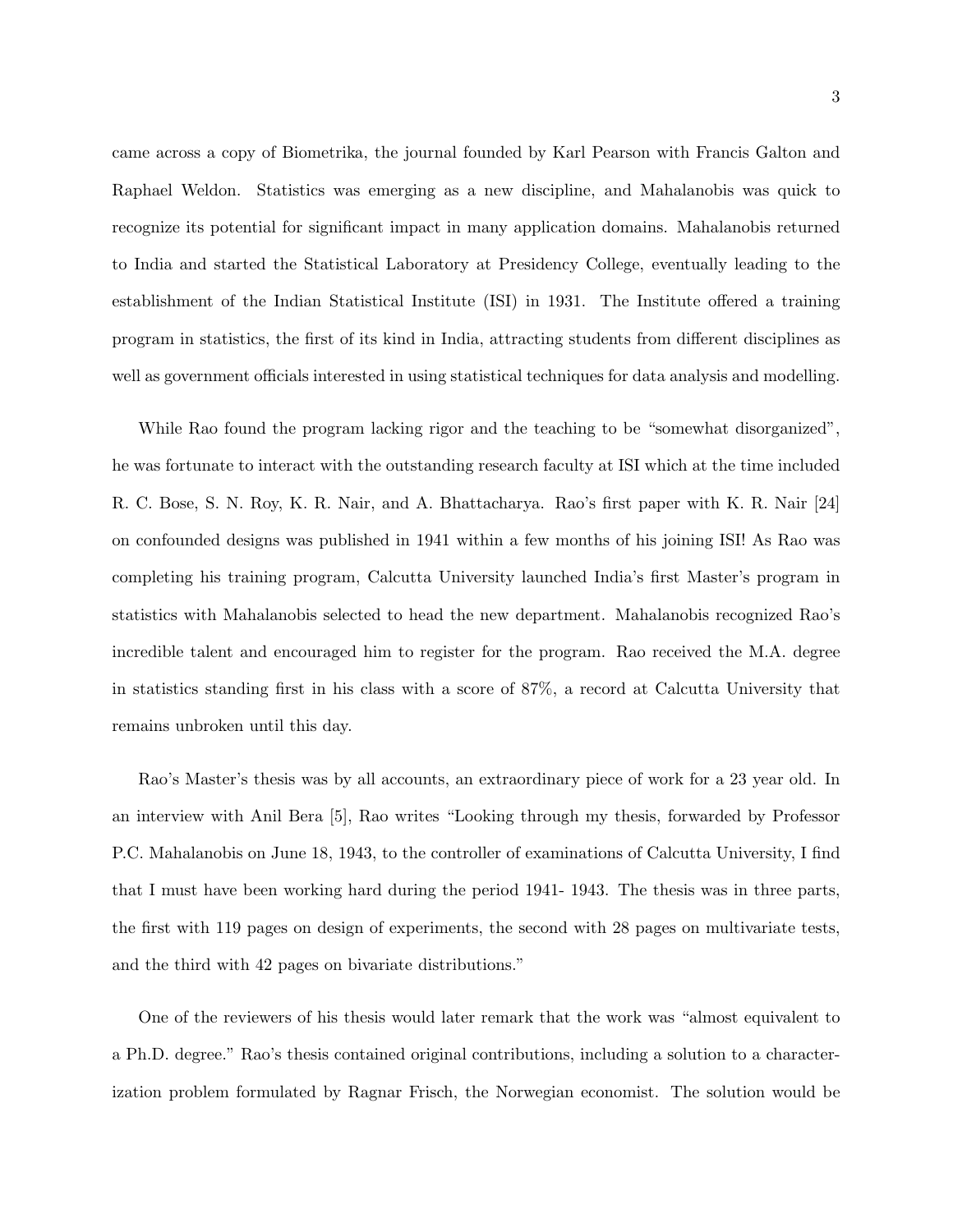published in 1947 in Econometrica [33].

After completing his Master's degree, Rao joined ISI as a Technical Apprentice, conducting research and teaching part-time at Calcutta University. Rao credits his early research success to two of his mentors, the eminent statisticians R. C. Bose and S. N. Roy. Referring to the period from 1944 – 1946 as the "most eventful of his research career", Rao would publish articles in a number of different areas including combinatorics in experimental design (with R. C. Bose), linear estimation, and multivariate analysis.

### 2.1 1945- The Breakthrough Article that Created the Legend

Rao's 1945 paper "Information and accuracy attainable in the estimation of statistical parameters", Bulletin of the Calcutta Mathematical Society, Vol.37, No.3, pp.81–91, 1945 [28] would cement his legacy as one of the legends of modern statistics. Simple in its exposition with elegant proofs, the ten-page article presented two foundational results in statistical inference and planted the seeds that would grow into the field of information geometry.

#### Cramér- Rao Inequality-the Information Bound

In the early 1920's, R.A. Fisher [15], [16] introduced the concept of Fisher Information,  $I(\theta)$ , a measure of the amount of information that a random sample  $X_1, \ldots, X_n$  contains about an underlying population parameter  $\theta$ .  $I(\theta)$  measures the expected curvature of the log-likelihood function around  $\theta$ ; the more curved the log-likelihood, the more information the data provide about the parameter. Fisher proved the information inequality that established a lower bound for the asymptotic variance of a consistent estimator in the context of maximum likelihood estimation.

In his 1945 paper, Rao proved that any unbiased estimator of a parameter has a variance that is bounded below by the reciprocal of the Fisher information. The result obtained using a simple application of the Cauchy-Schwarz inequality would become one of the most recognized theorems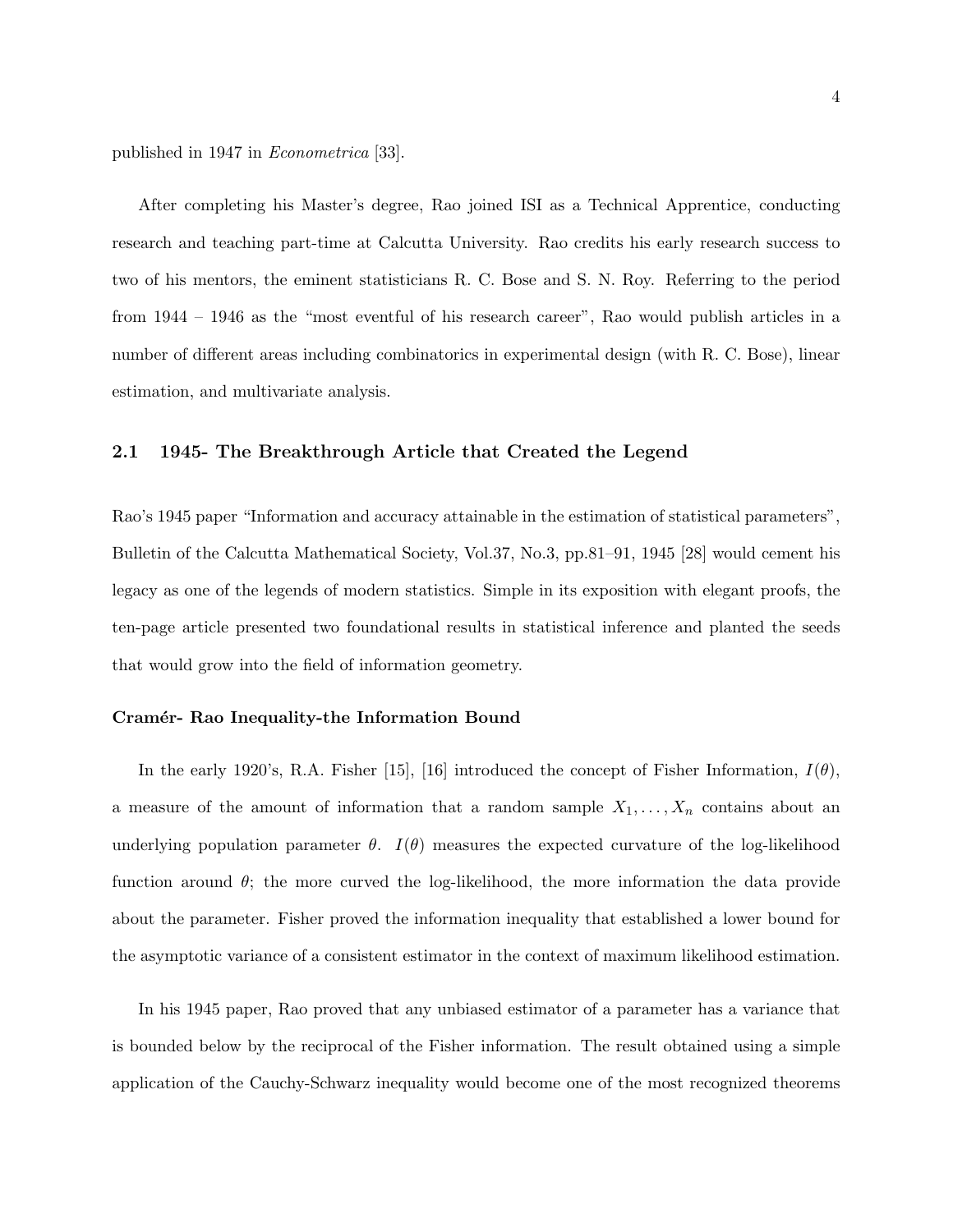in Statistics. Unbeknownst to Rao, the Swedish mathematician, Harold Cramér, independently established the information inequality which would appear in his 1946 book, Mathematical Methods of Statistics [8]. While similar results were also established by Darmois and Frechet, the inequality would be known as the Cramér- Rao bound.

The Cramér- Rao lower bound (CRLB) is ubiquitous in the signal processing literature and has found applications in almost every field of science and engineering. There are numerous extensions of the result including the quantum CRLB [18] and the Bayesian CRLB [18]. Dembo, Cover and Thomas [10] provide a review of various inequalities in information theory and their connections to inequalities found in other areas of mathematics and physics. The authors illustrate how the Weyl-Heisenberg uncertainty principle can be derived from the Cramér- Rao inequality.

Figure 2: Rao with Cramér (left) and Blackwell (right)

#### Rao-Blackwell Theorem

The second fundamental result established in the 1945 paper involved the use of sufficient statistics to improve the efficiency of an estimator. Rao writes "if a sufficient statistic and an unbiased estimate exist for  $\theta$ , then the best unbiased estimate of  $\theta$  is an explicit function of the sufficient statistic." Formally, the result states that if  $g(X)$  is an estimator of an unknown parameter θ, then the estimator constructed by taking the conditional expectation of g(X) given the sufficient statistic  $T(X)$  has a smaller mean squared error (MSE). David Blackwell [7] proved the same result independently in a 1947 paper. The result is known as the Rao-Blackwell theorem, and the process of replacing an estimator by its conditional expectation is referred to as Rao-Blackwellization. The classic result has found a new home in modern applications. Doucet et al. [11] consider the use of Rao-Blackwellisation to improve the efficiency of particle filtering for different dynamic Bayesian networks. Robert and Roberts [47] discuss the application of Rao-Blackwellization in the context of Gibbs sampling and in a more general MCMC framework.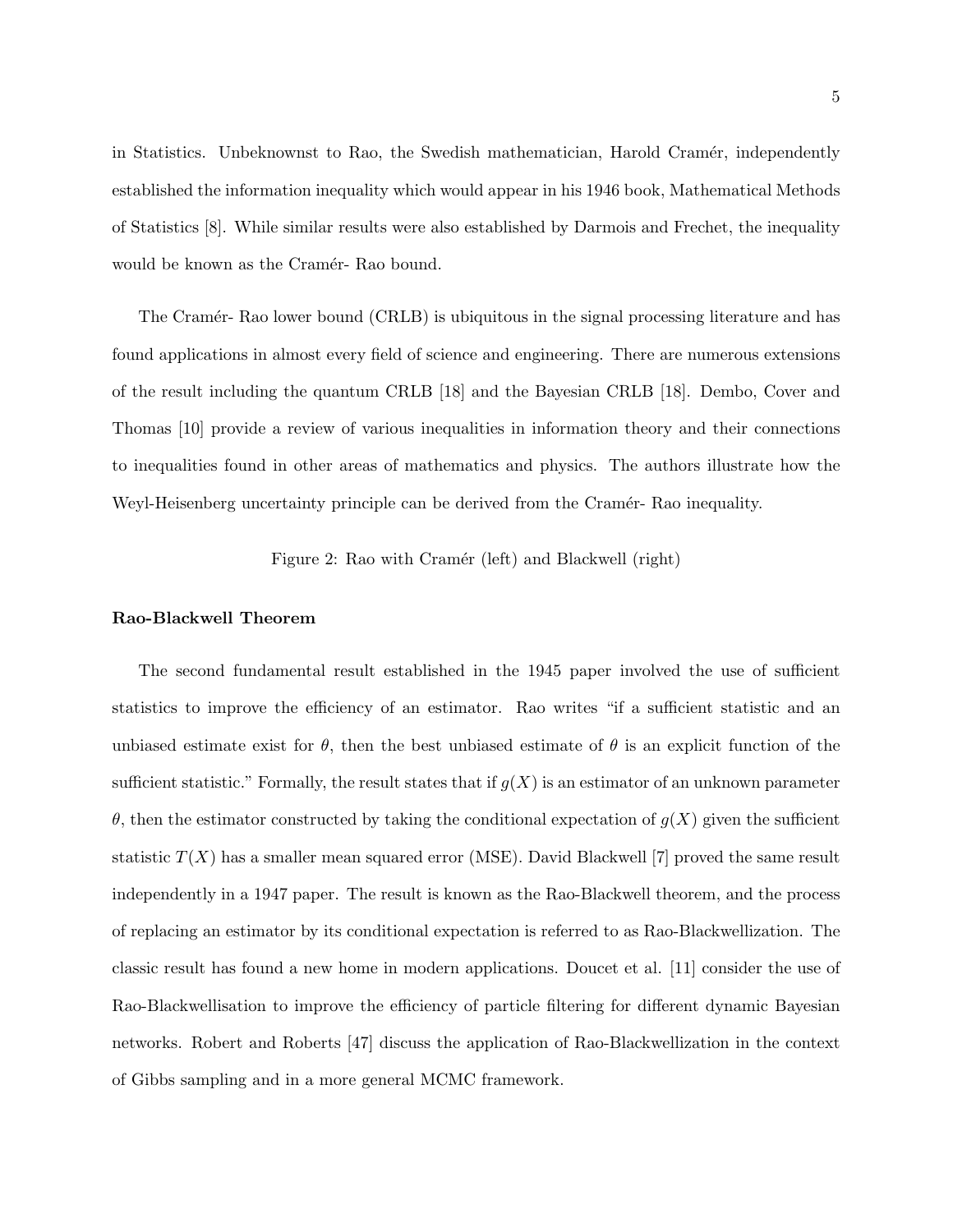Rao's 1945 paper introduced the notion of distance or divergence between probability distributions parameterized by a q-dimensional vector  $\theta$ . The paper was one of the earliest to apply differential geometric approaches to probability models, creating the framework for the new field of Information Geometry. Rao viewed the parametric family as a Riemannian manifold with the Fisher Information Matrix (FIM) as the associated Riemannian metric tensor. He proposed the geodesic distance induced by this Riemannian metric as a measure of dissimilarity between two probability distributions. The Riemannian geodesic metric distance has been named the Fisher–Rao distance [26]. The quadratic differential metric has some desirable properties including invariance to transformation of the variables as well as the parameters.

It would be the 1970's before differential geometric methods made their way into the mainstream statistical literature with the publication of Efron's article on statistical curvature [12], followed by the monographs of Amari [1] and Amari et al. [3]. In recent years, there has been tremendous interest in Information Geometry and its applications to Optimization, Machine Learning, and Deep Learning [11]. Amari [2] provides an overview of the field and Rao's contributions in this issue of the International Statistical Review.

Even as Rao continued to make fundamental contributions to mathematical statistics, Mahalanobis tapped him to lead a project analysing multivariate anthropometric data collected during the 1941 census in Uttar Pradesh. The experience instilled in Rao a deep appreciation of the interplay between applications and theory, a central tenet of his statistical journey. While Rao was working on this project, J. C Trevor, an anthropologist at the Duckworth Laboratory at Cambridge contacted Mahalanobis and asked if he could depute someone from ISI to help with the analysis of ancient skeletal remains from gravesites unearthed by a British expedition in Jebel Moya in the Sudan. Another twist of fate would open a new chapter in Rao's life.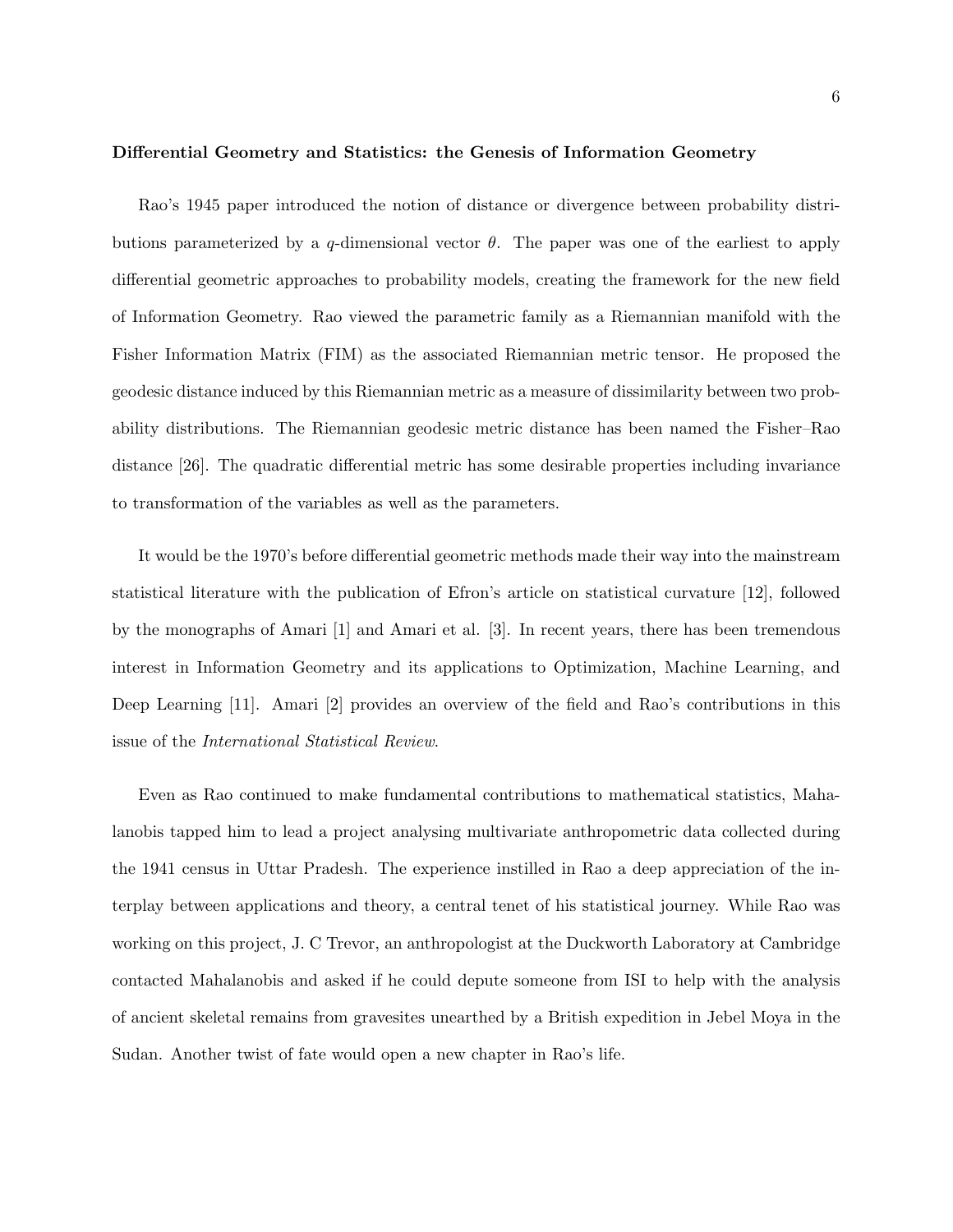# 3 Cambridge – The Fisher Years

Rao arrived in England in August 1946 and enrolled in King's College, Cambridge, registering for a Ph.D. under Ronald Aylmer Fisher, recognized as the founder of modern-day Statistics. Fisher's 1925 paper, Theory of Statistical Estimation, had laid out the foundations of inference introducing concepts like consistency, sufficiency, efficiency, Fisher information, maximum likelihood estimation, and optimality. Efron in his article, The Statistical Century [14], states "I mark 1925 as the year statistics went from a collection of ingenious techniques to a coherent discipline."

By the 1940's, Fisher had moved to Cambridge and was named the Balfour Chair of Genetics. Fisher agreed to be Rao's thesis supervisor under the condition that Rao work in the genetics lab where Fisher was breeding mice to map genes on the mouse chromosome. Rao's days were packed: mornings spent at the Museum of Archaeology and Ethnology analysing skeletal data, evenings at the genetics lab, and the few remaining hours of the day devoted to his Ph.D.

### 3.1 1948: The Score Test – The Second Breakthrough Article

At the Genetics Lab, Fisher was mapping mice chromosomes to investigate genetic linkages. Rao considered the problem of estimating the recombination fractions for different chromosome segments using linkage data from different experiments (possibly from different crossings or litters), with each dataset containing information about one or more of the segments. While combining the datasets would yield more efficient estimates, Rao recognized the need for a formal test of homogeneity and introduced a statistic based on the score function and the Information matrix.

Rao recalls showing Fisher a draft note on the score test for linkage analysis. Fisher refused to read the article, insisting that Rao include numerical results illustrating the test's performance on real data. Following his recommendation, Rao applied the score test to linkage data for Primula sinensis and submitted the paper to *Heredity* [35], the journal founded by Fisher. A second paper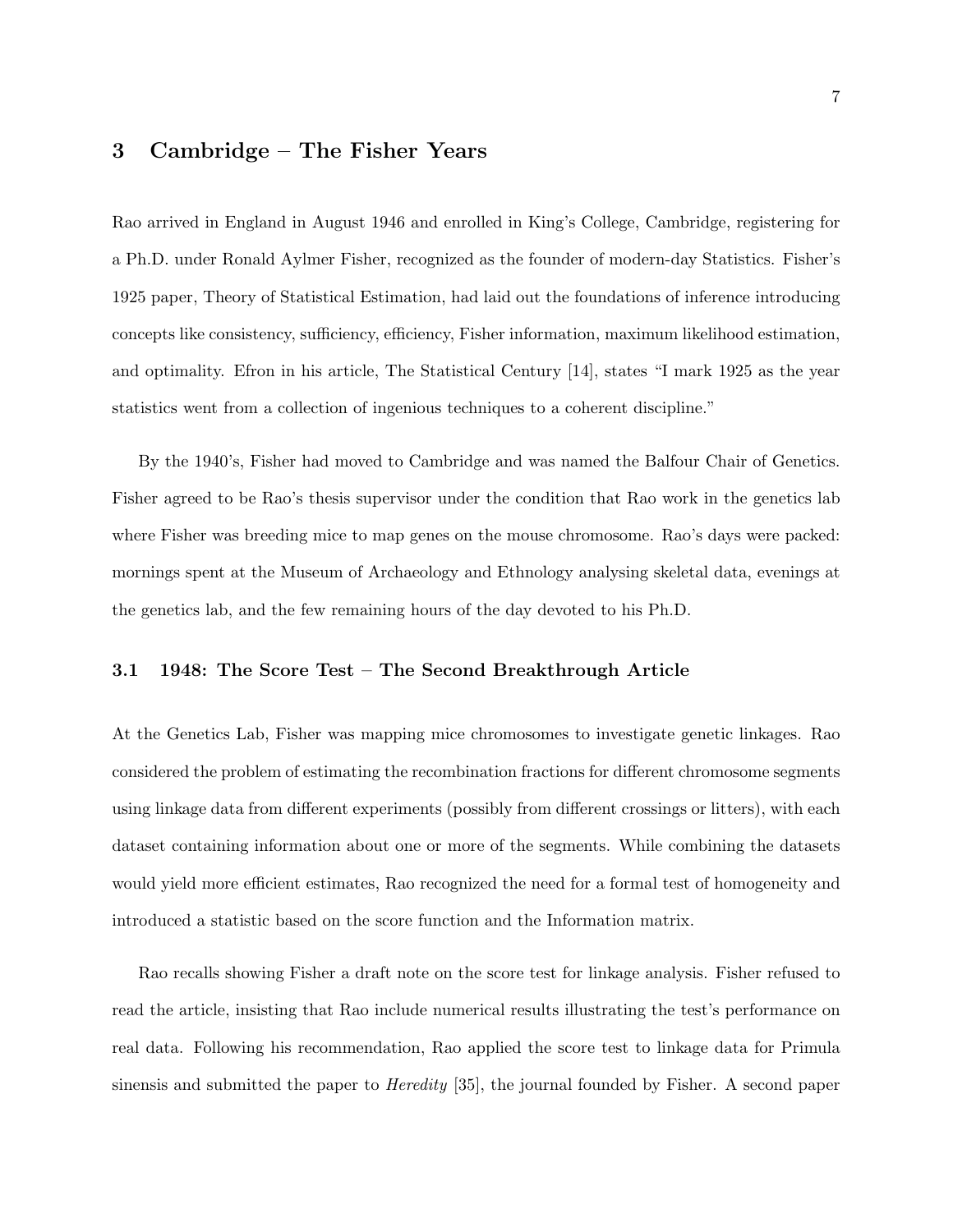developing the theoretical foundations and properties of the score test was published in 1948 [30]in the Proceedings of the Cambridge Philosophical Society.

While it would be several years before the test found its way into the mainstream statistical literature, Rao's score test is now part of every statisticians and practitioners toolkit. The Neyman and Pearson Likelihood Ratio, Wald, and Rao's Score tests are often referred to as the Holy Trinity.

Rao was determined to make the most of his two-year stay at Cambridge, learning genetics from Fisher, taking a course in Stochastic Processes from Bartlett, and even participating in an economics reading group studying Von Neumann and Morgenstern's book Theory of Games and Economic Behaviour. Rao also found time to attend the Cambridge Debating Society events, listen to talks by some of the leading scientists, philosophers, and political figures of the time, and audit a series of lectures by Bertrand Russell!

While Fisher's direct involvement with Rao's work was limited, his influence on Rao's career was second only to Mahalanobis. Fisher, like Mahalanobis, recognized the importance of data and applications in the development of statistical methodology. Efron [14] writes "Nobody was ever better at both the inside (mathematical foundations) and outside (methodology) of statistics than Fisher, nor better at linking them together. His theoretical structures connected seamlessly to important applications (and as a matter of fact, caused those applications to increase dramatically in dozens of fields)." In a tribute to Rao on the occasion of his 100th birthday, Efron writes "Rao really was Fisher's student, in the sense of carrying on the Fisherian statistical tradition"

Mahalanobis and Fisher were towering figures, passionate about their work but often uncompromising. They believed that statistical research should be motivated by practical applications, understood how applications could often lead to the development of new theory, and recognized the importance of data quality. Larger than life personalities, Rao refers to them as the "guiding forces in his life".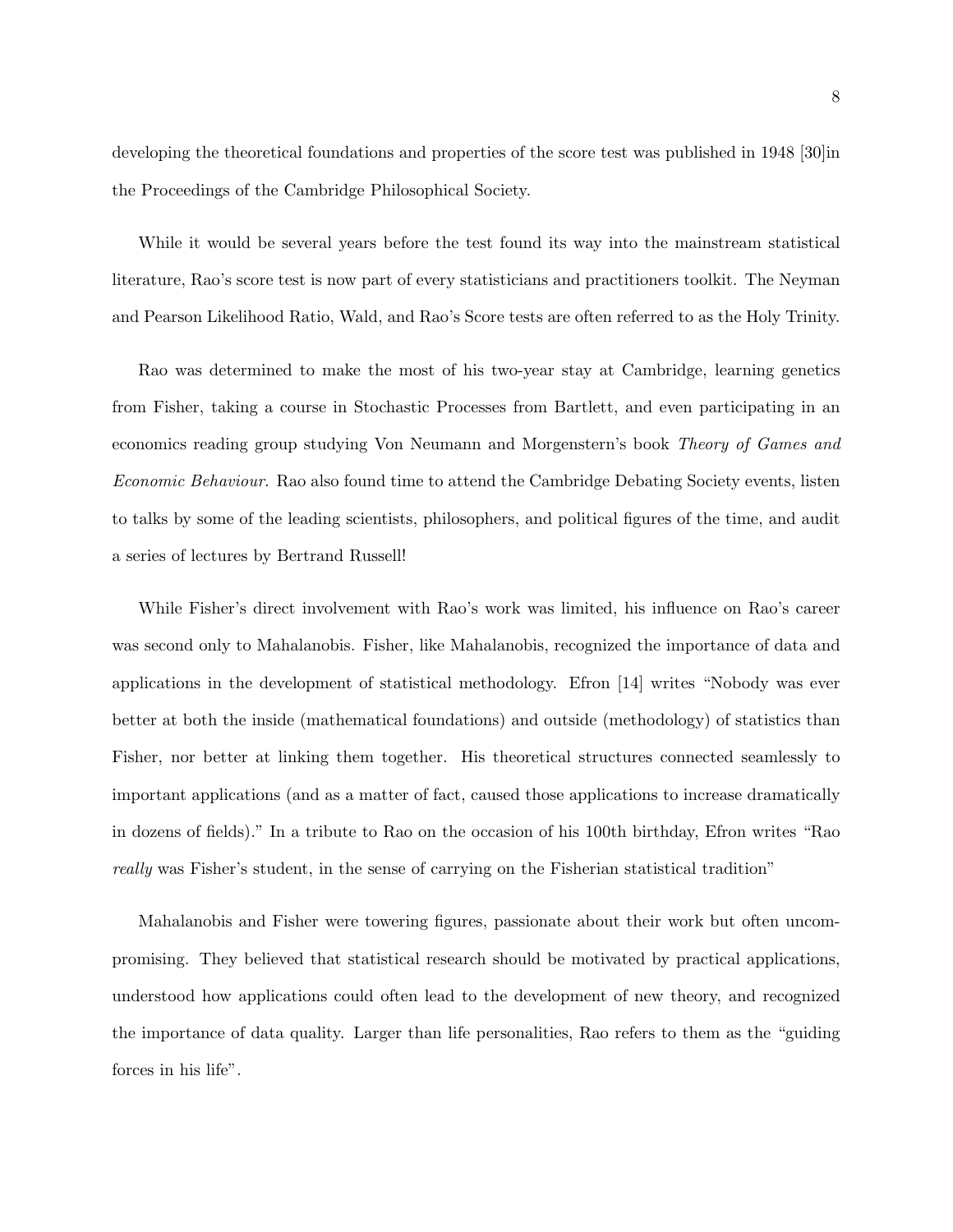In the Bulletin of the Institute of Mathematical Statistics (2010), Terry Speed writes "The 1940s were ungrudgingly Rao's. His 1945 paper, which contains the Cramér–Rao bound, Rao–Blackwell theorem, and the beginning of differential geometry of parameter space will guarantee that even had he done nothing else – but there was much else."

Rao returned to the Indian Statistical Institute in August 1948 and was offered a professorship in July 1949, just a few months short of his 29th birthday!

(a) Rao and Mahalanobis (b) Rao and Fisher

Figure 3: Rao with his Mentors

(a) Rao in Fisher's Genetics Lab (b) Rao: Cambridge Graduation

Figure 4: Rao at Cambridge

# 4 1950 – 1978: Rao and the Indian Statistical Institute

With India gaining independence from the British in 1947, the economic and social challenges facing the fledgling nation were monumental. Mahalanobis believed that data and statistical methods were key to addressing these challenges, enabling policy makers and government officials to make informed decisions. Jawaharlal Nehru, the first Prime Minister of India and a long-time friend, agreed with his assessment and appointed him honorary statistical advisor to the Indian Government. Nehru's support was instrumental in ISI being declared an Institute of national importance by an Act of Parliament in 1959.

Under Mahalanobis's leadership, ISI had established itself as a world-class institution, promoting research and training at the interface of statistics and other disciplines, including the physical, biological and social sciences. He was an excellent judge of talent and recruited the brightest minds to come work at ISI. Mahalanobis also understood the value of global collaboration, inviting eminent researchers from around the world to come visit the Institute. It was an exciting and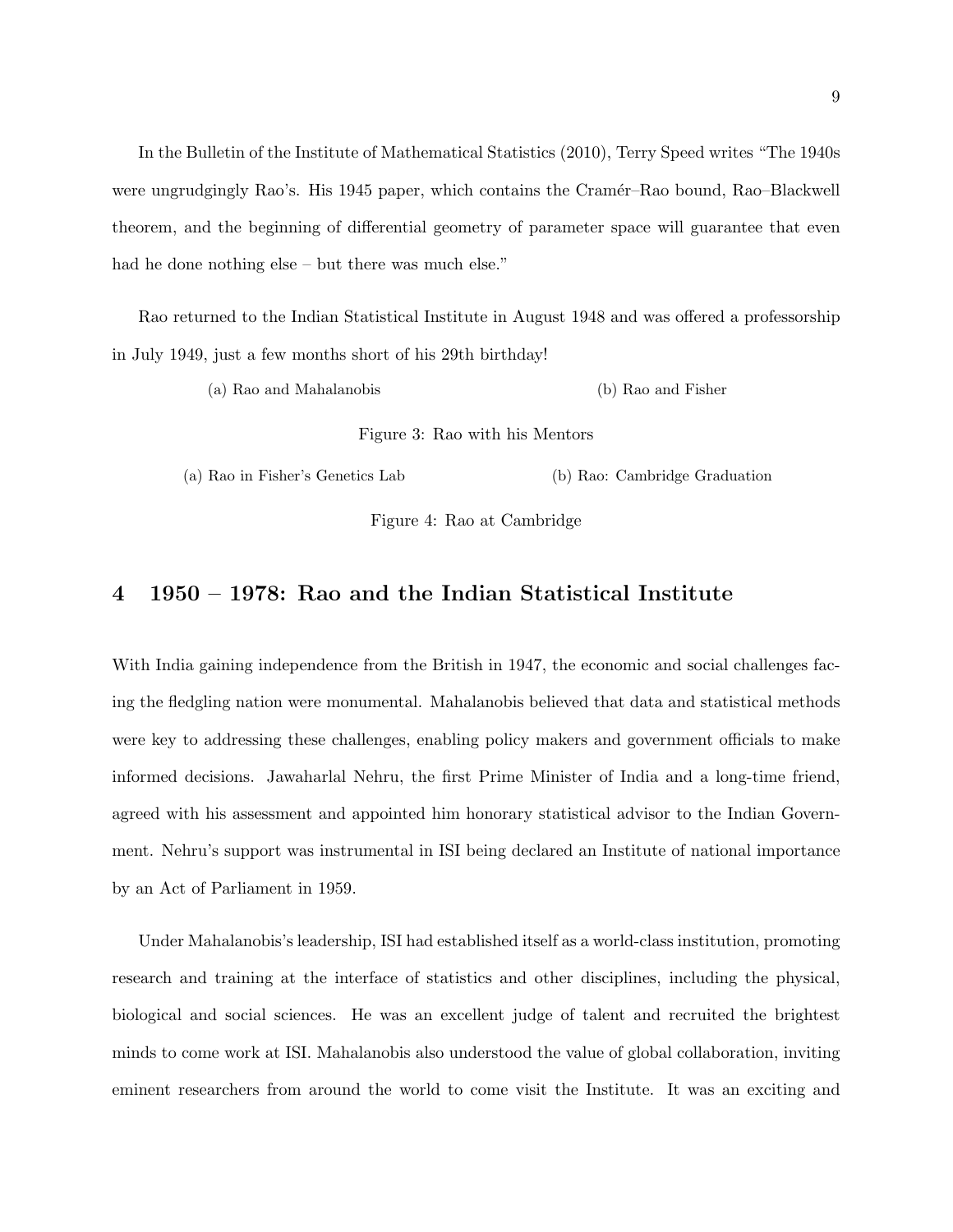intellectually stimulating environment, and Rao appreciated "the freedom to pursue one's own ideas, to participate in the projects of the Institute, to accept administrative responsibilities or to devote time to research." With R. C. Bose and S. N. Roy leaving for the United States, Rao would become the de facto second in command at ISI in 1950 and would play a key role in the Institute's growth.

Rao's first project after his return was to complete work on his book Advanced Statistical Methods in Biometric Research [37], a primer on multivariate methods and its applications based on his work at Cambridge. Rao also started advising Ph.D. students, recruiting D. Basu as his first student in 1950. Basu completed his Ph.D. in 1953 and would go on to make fundamental contributions to statistical inference, including the famous theorem that bears his name.

At any given time at ISI, Rao would have 5-6 Ph.D. students working with him, often in completely different areas of Statistics. These included Survey Sampling (A.C. Das, Des Raj), Multivariate Analysis (J. Roy), Quality Control (A. Mathai), Characterization (R. G. Laha), Experimental Design (I. M. Chakraborti), Directional Data (J.S. Rao), Combinatorics and Graph Theory (U.S. R. Murthy, S. B. Rao). Leveraging the knowledge and valuable insights he gained during his time at Cambridge, he also supervised students in Statistical Genetics (D. C. Rao, K. Dronamraju, Ranajit Chakraborty), Probability Theory and Stochastic Processes (S. R. S. Varadhan, V. Varadarajan, K. R. Parthasarathy), and Game Theory (T. Parthasarathy, T.E.S. Raghavan). In areas that were new to him, he would ask students to review the relevant literature in detail and provide an overview. He had an incredible mind that could intuitively draw connections between different fields and a unique approach to problem solving.

The period from 1930 – 1960 is often referred to as the "Golden Age of Statistics" in India, with ISI as the epicentre. The Institute played host to a series of eminent visitors including Norbert Weiner, Ragnar Frisch, John Kenneth Galbraith, J. B. S. Haldane, Walter Shewhart, A. N. Kolmogorov, and J. L. Doob. Rao encouraged the Ph.D. students and faculty to take advantage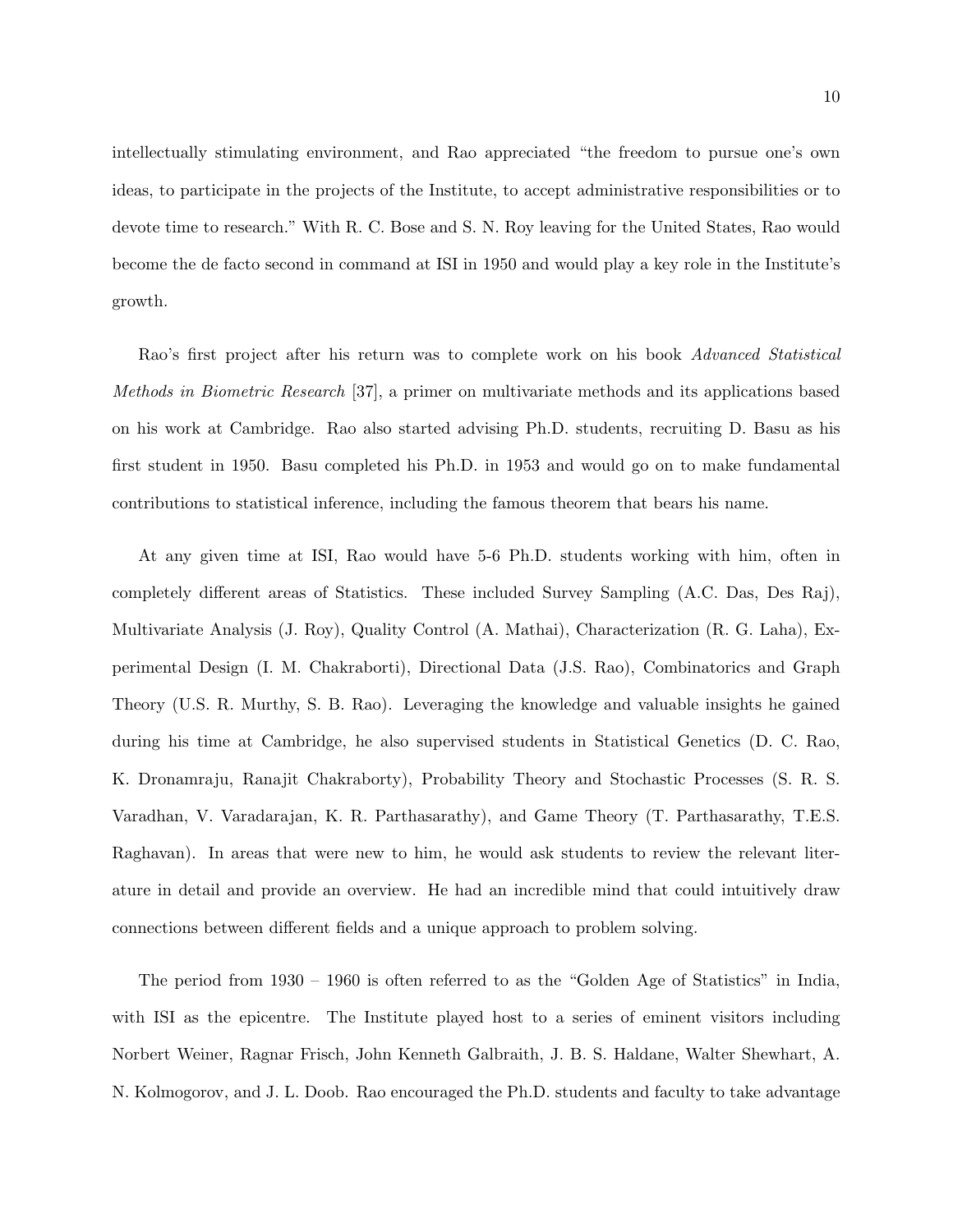of these opportunities, gaining exposure to new and emerging areas in Statistics and allied fields. In the interview with Anil Bera [5], Rao notes "there was no parallel to the intellectual atmosphere that existed at the ISI during the 1950s and 1960s."

(a) Rao at the black board (b) Rao: Indian Statistical Institute (ISI)

Figure 5: Rao: The ISI Years

Rao revamped the training program at ISI to address the needs of government and industry, adding new course on statistical quality control and industrial statistics. ISI started a new division of Statistical Quality Control in 1953 to provide consulting service to industry, and set up branches in different parts of India. One of the visitors to ISI during this period was Genichi Taguchi, a Japanese engineer and statistician who along with Edward Deming helped Japanese companies adopt the principles of quality control post World War II. Rao's work on orthogonal arrays [34] would play a key role in the development of robust designs and principles for industrial experiments referred to as Taguchi methods.

Rao also directed the training programs at the International Statistical Educational Center (ISEC), a partnership between the International Statistical Institute and the Indian Statistical Institute with the support of UNESCO and the Indian Government. ISEC has continued to play a critical role in training and capacity building in the developing world, offering courses in theoretical and applied statistics to participants from the Middle East, South-East Asia, the Far East, and Africa. As Honorary Statistical Adviser to the Government, Mahalanobis was instrumental in setting up the Central Statistical Organisation (CSO) to coordinate statistical activities and ensure the development of standards. Rao played a key role in setting up statistical bureaus in different states and developing a network of district-level statistical agencies for data collection. He was involved with designing surveys and developing the protocols for tabulation and data collection as part the National Sample Survey (NSS), a multi-purpose socio-economic survey.

Rao was one of the founders of the Indian Econometric Society in 1960 to promote research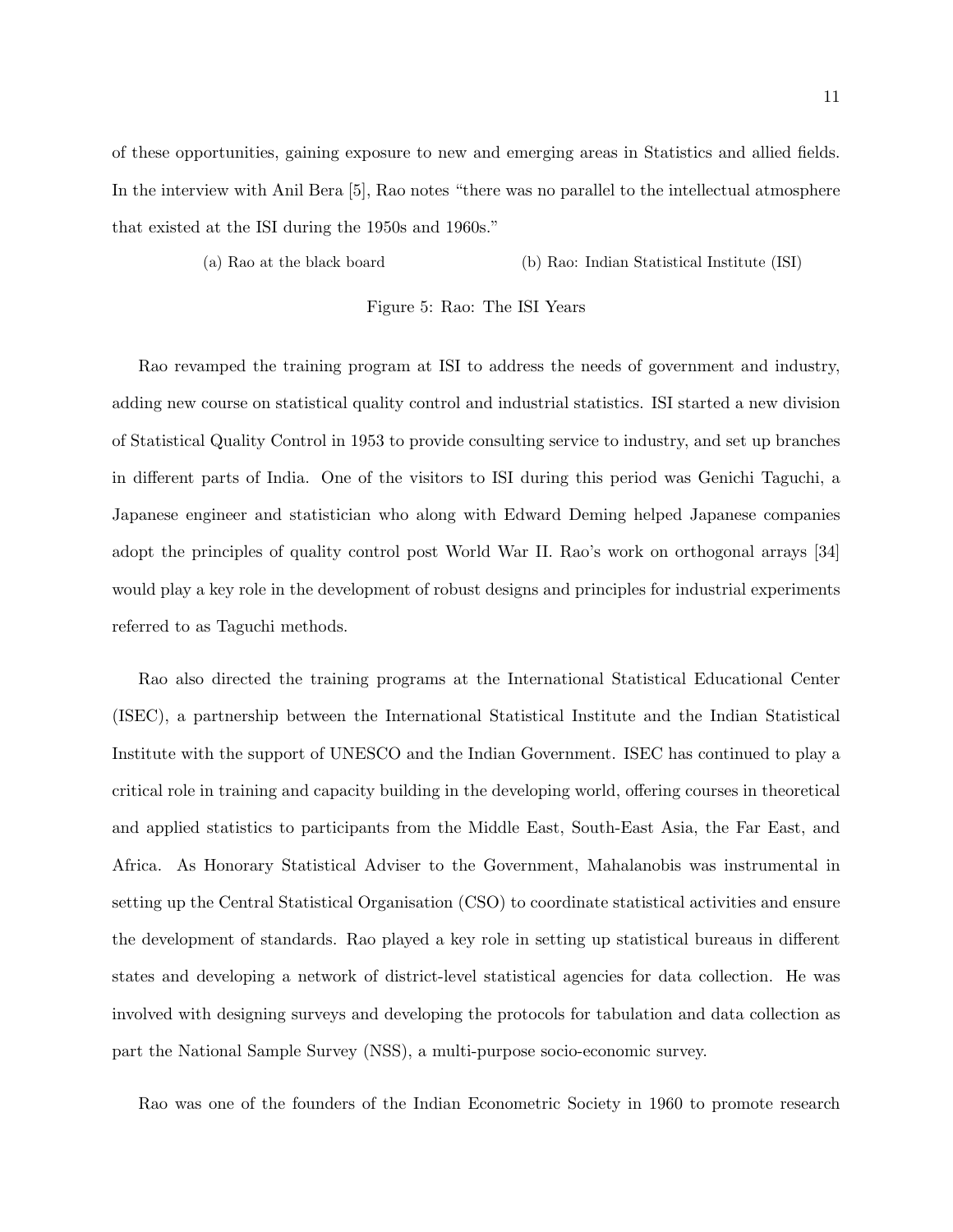and training in econometrics and quantitative economics. Ragnar Frisch, the Norwegian economist and the co-recipient of the first Nobel Memorial Prize in Economic Sciences in 1969 with Jan Tinbergen was one of the founders of the discipline of Econometrics in the 1930's. One of Rao's early papers published in *Econometrica* [33] provided a solution to a problem posed by Frisch on characterization problems in the context of structural equations. Many of Rao's fundamental results in mathematical statistics, linear models, and characterization have found their way into the economics literature. See Kumar, Vinod and Deman [22] for a review of his contributions to the economic sciences.

In 1953, Rao spent a year as a visiting research professor at the University of Illinois at Urbana-Champaign (UIUC) soon after UIUC had built and commissioned one of the first supercomputers known as ILLIAC-I. Rao took courses in programming using machine language and was given access to ILLIAC to develop programs for statistical computations. ISI had moved from using "human computers" in the 1930's to manual calculating machines by the fifties, and in 1956 installed the Hollerith Electronic Computer (model 2M), the first electronic digital computer in India. Rao returned to ISI eager to leverage his programming skills and accelerate the use of computers in India. Unfortunately, concerns about loss of jobs due to automation resulted in significant delays. In an interview with DeGroot [9], Rao says "That was a big disappointment for me. We lost the opportunity to do certain kinds of research or develop methodology based on complex computations."

By 1960, ISI had started offering Bachelor's, Master's, and Ph.D. degrees in Statistics. Rao was tasked with creating the framework for the new programs, coordinating the development of an innovative, interdisciplinary curriculum that focused on both mathematical foundations and applications, and recruiting teaching staff. These new programs attracted the brightest students from all over India, many of whom would go on to Ph.D. programs at top institutions around the world.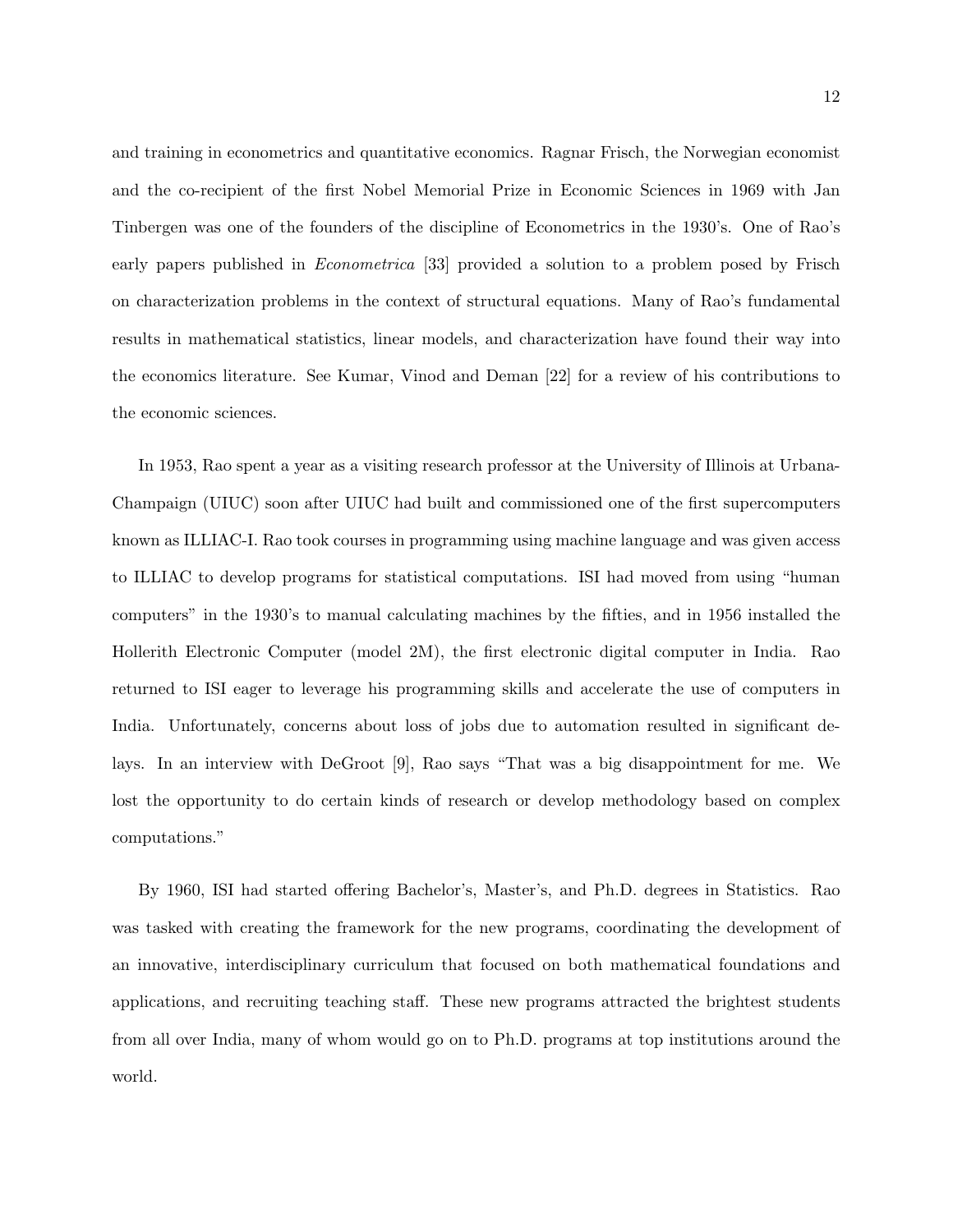Despite shouldering a heavy administrative load, Rao continued to find time for research. He also started work on a new book that would focus on the foundations of Statistics. The book, Linear Statistical Inference and Its Applications (LSI), was published in 1965 and is required reading for any serious student of the subject. Translated into six major languages, LSI is one of the most cited books in the literature and remains as relevant today even 50 years after its publication. Rao was also asked to help with the editorial work for *Sankhya*, and would become the Editor after Mahalanobis.

After Mahalanobis's death in 1972, Rao assumed the mantle of leadership as Secretary and Director of the Indian Statistical Institute. In a tribute to Mahalanobis, Rao writes "Developing statistics was like exploring a new territory. It needed a pioneer like Mahalanobis, with his indomitable courage and tenacity to fight all opposition, clear all obstacles and throw open wide pastures of new knowledge for the advancement of science and society."

Rao recognized that for ISI to evolve and grow as a research institution, the administrative procedures and top-down approach needed to change. A new constitution was adopted and a new five-year term for the Director approved. Rao stepped down as Director and was named the Jawaharlal Nehru Professor. Another chance encounter at Pittsburgh would once again change the course of his career.

(a) Rao in Phillipines with students (b) Rao with Mrs. Indira Gandhi, Prime Minister of India, at ISI Delhi

Figure 6: Rao: In good company

# 5 The U.S. Years

Rao spent 1978 as Mellon Professor at the University of Pittsburgh and later as a Visiting Professor at the Ohio State University. Both institutions offered him permanent positions, leaving Rao with a difficult choice. He was close to 60, a mandatory age of retirement in most Indian institutions;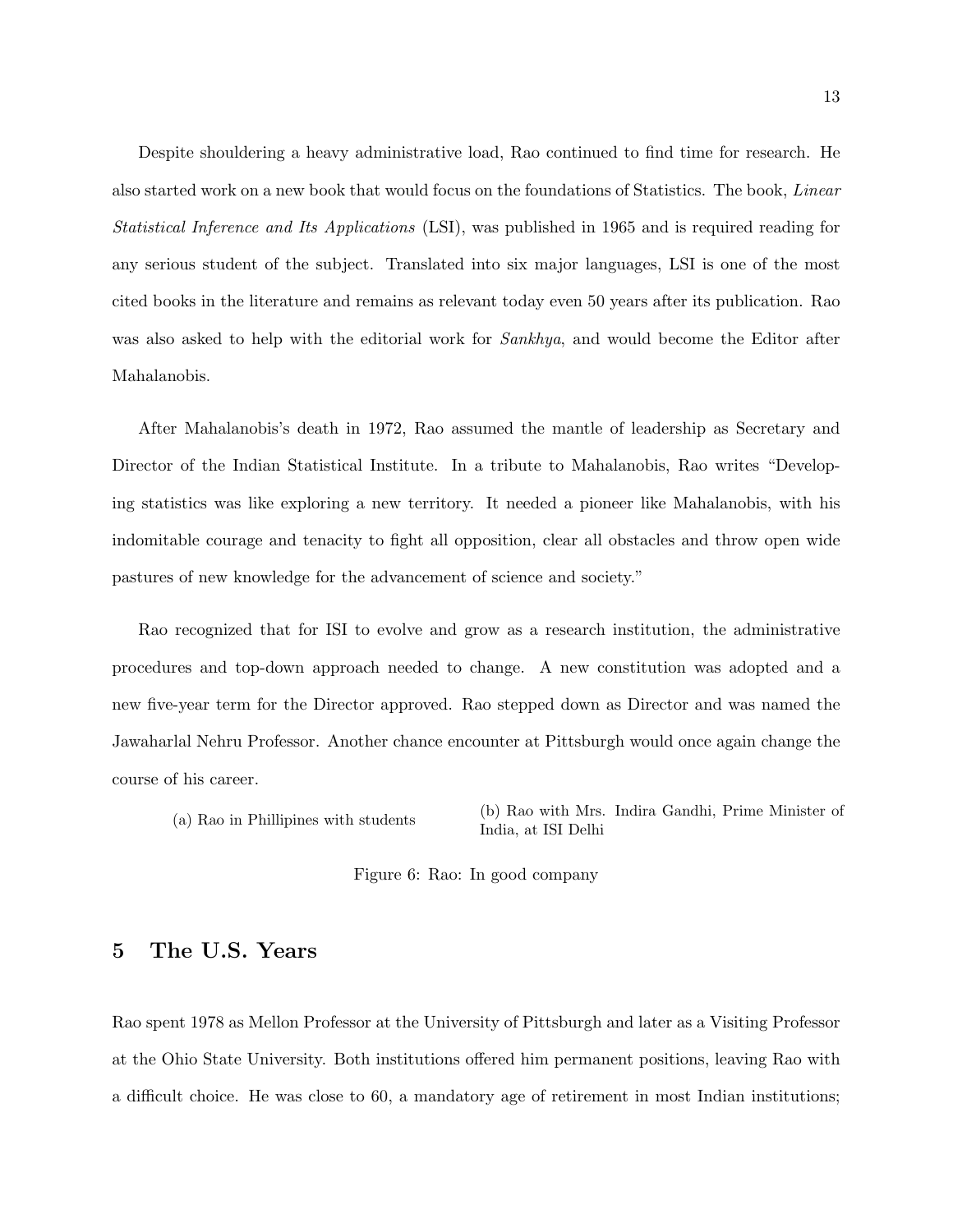accepting either offer would allow him to focus on his research and write the next chapter of his career.

As chance would have it, Rao's son Veerendra decided to transfer to the University of Pittsburgh to complete his Bachelor's degree in engineering. Rao accepted the University of Pittsburgh's offer of a University Professorship in the Department of Mathematics and Statistics in the Fall of 1979.

While the Department had a very strong Mathematics program with several top researchers on the faculty, there were only a handful of faculty members with expertise in Statistics in the early 1970's. In a move to expand the Statistics program and develop a strong research core, the Department hired P. R. Krishnaiah in 1976. Krishnaiah, one of the leading experts in Multivariate Analysis, had spent several years at the Wright-Patterson Air Force Base as a mathematical statistician. He was the founding editor of the Journal of Multivariate Analysis (JMVA), editor of the Handbook in Statistics volumes, and had organized several international conferences. Krishnaiah, who counted S. N. Roy as one of his mentors, would play a key role in recruiting Rao to Pittsburgh.

Rao and Krishnaiah would revamp the Master's and Ph.D. programs and make the University of Pittsburgh a top choice for international students. With support from the U.S. Airforce and Navy, the Center for Multivariate Analysis (CMA) was established in 1982. Krishnaiah and Rao were able to bring in several large Air Force research grants to support foundational and applied research in the areas of multivariate analysis, pattern recognition, and signal processing. The grants supported Ph. D. students, postdoctoral fellows, and visitors from the US and around the world. Free from administrative responsibilities, Rao could focus on his research and supervise Ph.D. students. His presence at Pittsburgh attracted a steady stream of visitors every summer.

Rao and Krishnaiah had forged a close personal bond during their time in Pittsburgh and Krishnaiah's untimely death due to cancer in 1987 affected Rao deeply. He had to step in and take over the responsibilities of managing the Center, the large Air Force and Navy grants, as well as the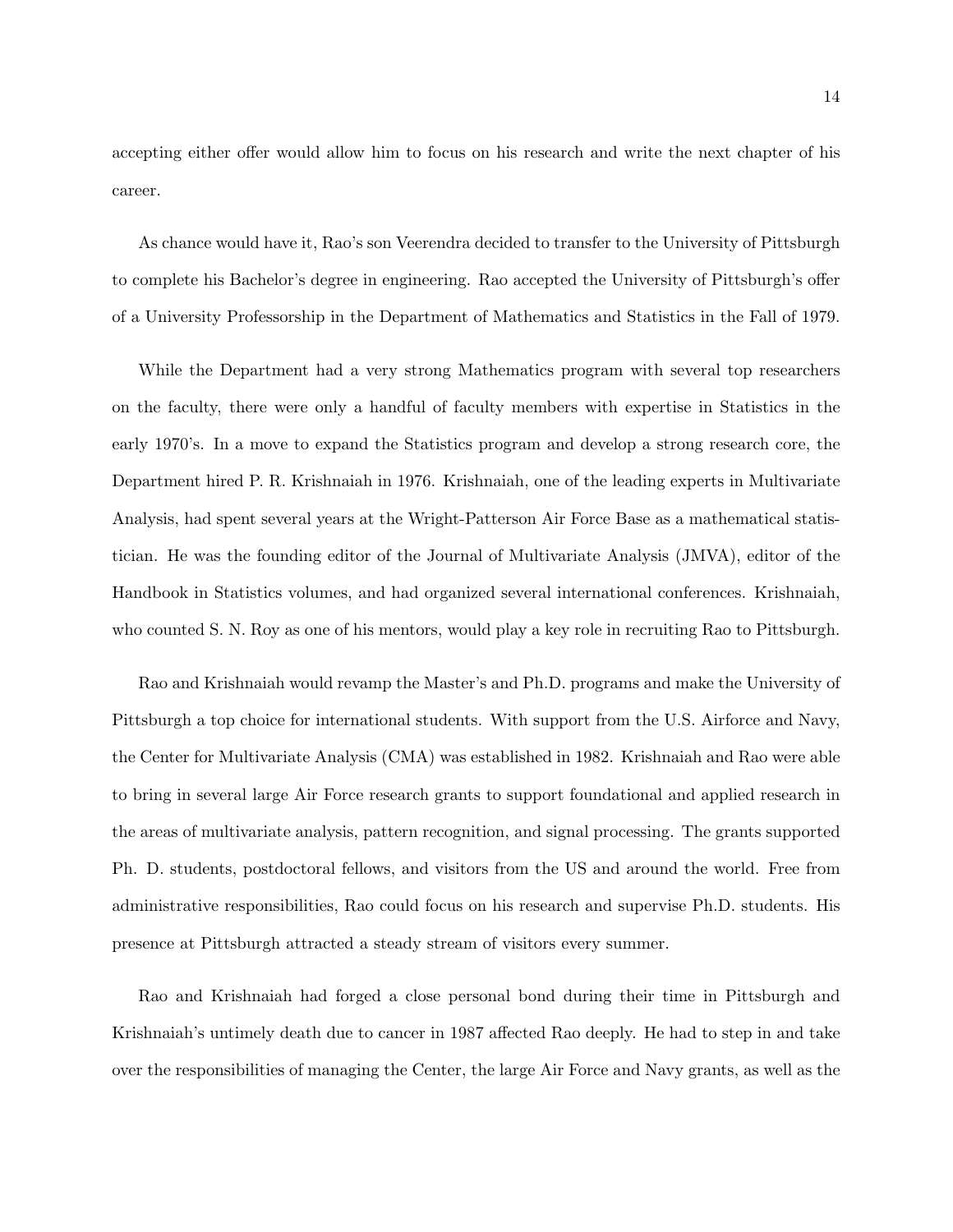editorial activities of JMVA. Gutti Jogesh Babu, a Professor at Penn State, and a frequent visitor to Pittsburgh sensed that Rao would be open to an offer to leave Pittsburgh. The Department of Statistics at Penn State was able to convince Rao to join the Department as the first Eberly Chair in Statistics. Rao moved to Penn State in 1988 along with 6 Ph.D. students and several visitors. He would also move the Center of Multivariate Analysis to Penn State and become Director of the Center.

While the Department of Statistics at Penn State was highly ranked with outstanding faculty, Rao's arrival certainly increased the Department's visibility, attracting top researchers from around the world. James Rosenberger, Professor Emeritus and Former Chair of the Department writes "When Professor C.R. Rao joined Penn State in 1988, he brought international recognition to the department, inviting the most prominent leaders in the profession as speakers and visitors, including every newly elected member of the National Academy of Sciences. His influence helped raise the rankings of our department from the 30's to the top 20's in 1995."

Rao held the Eberly Chair in Statistics from 1988 until his retirement in 2001 and became an Emeritus Holder of the Eberly Family Chair in Statistics in 2009. Following his retirement, Rao moved to Buffalo where he serves as research professor in the Department of Biostatistics.

## 6 Research Contributions: Some Highlights

Rao's pioneering contributions span almost all areas of theoretical and applied statistics, and a number of different disciplines including economics, electrical engineering, anthropology, and genetics. This section highlights his contributions in four different areas that the authors hope will provide a glimpse into his legendary career. Other than these areas he has made some significant contributions in Design of Experiments, Sample Survey and Linear Models also.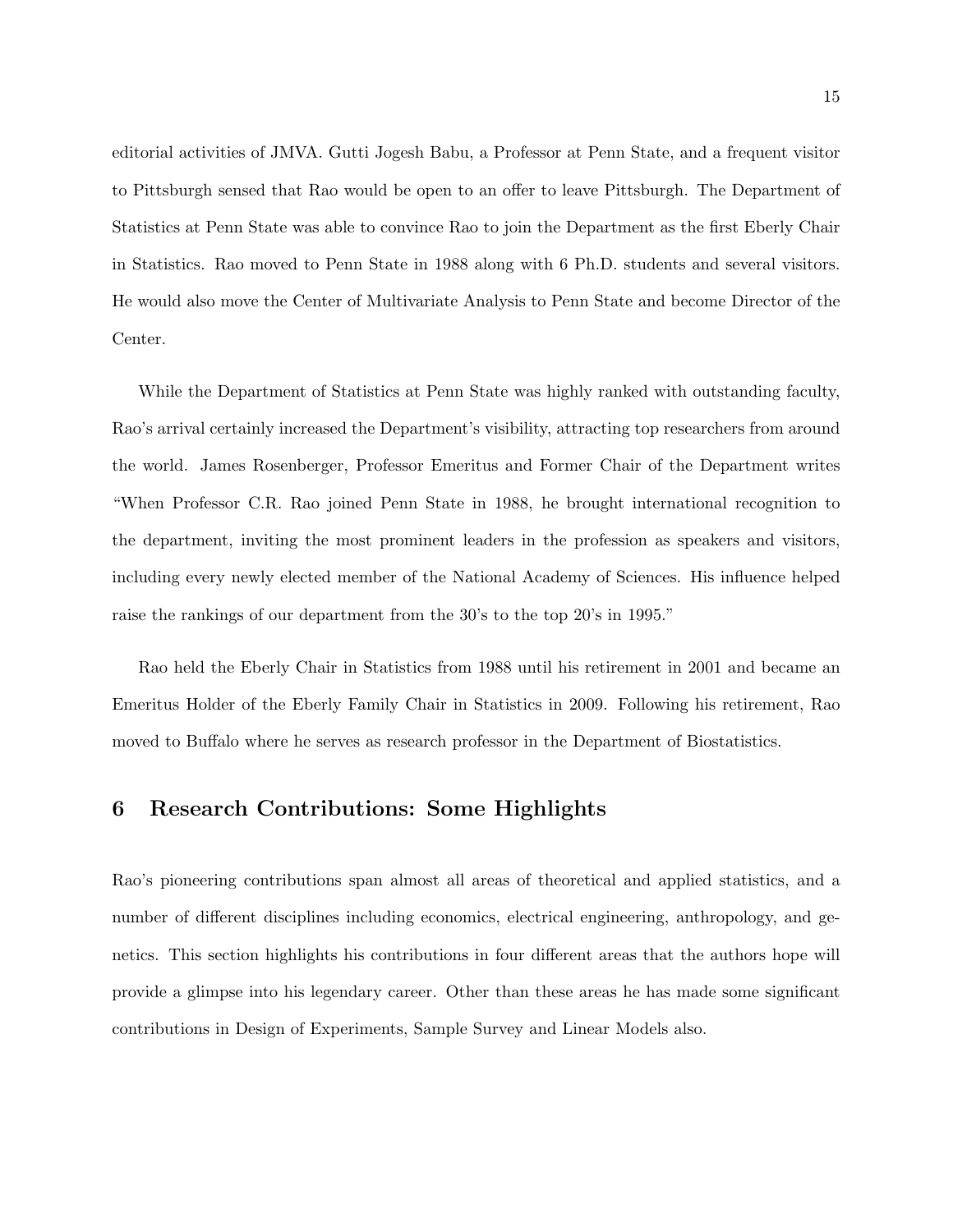#### 6.1 Characterization of Probability Distributions

Rao's interest in characterization problems was piqued when he came across a paper by H. V. Allen in Statistical Research Memoirs, a volume edited by Neyman. The paper proposed a solution to the following problem posed by Ragnar Frisch, the Norwegian economist: if  $X_1$  and  $X_2$  are two variables such that

$$
X_1 = a\zeta + \alpha, X_2 = b\zeta + \beta,
$$

what are the conditions under which the regression of  $X_1$  on  $X_2$  is linear,  $\zeta$ ,  $\alpha$ , and  $\beta$  being independent variables and a and b being constants but unknown. Rao's more general solution established the existence of probability distributions "with infinite variances for  $\zeta$  and  $\beta$  and with a little more freedom for  $\alpha$ , satisfying the necessary and sufficient conditions for the linearity of regression". The solution, part of his Master's thesis submitted to Calcutta University in 1943, was later published in Econometrica in 1947 [33]. He continued to work on characterization problems after he returned from Cambridge, and supervised Ph.D. students including R. G. Laha. The research yielded important characterization of Poisson, gamma, univariate, multivariate normal and infinite variance stable distributions.

Rao had an opportunity to discuss his work with Yuri Linnik, the Russian mathematician/ probabilist during his visit to ISI in 1955. Rao visited Russia several times to collaborate with Linnik and his student Abram Kagan. The collaboration would yield several publications and one of the first books on Characterization Problems [20]. Diaconis, Olkin and Ghurye in a review published in the Annals of Statistics write "the sheer amount of material covered by the authors makes this an essential and indispensable book to the specialist."

After moving to the U.S., Rao and D. N. Shanbhag would work on applying Choquet-Deny type functional equations and their variants to establish characterization results. Several characterizations of well-known distributions such as the exponential, Weibull, and geometric distributions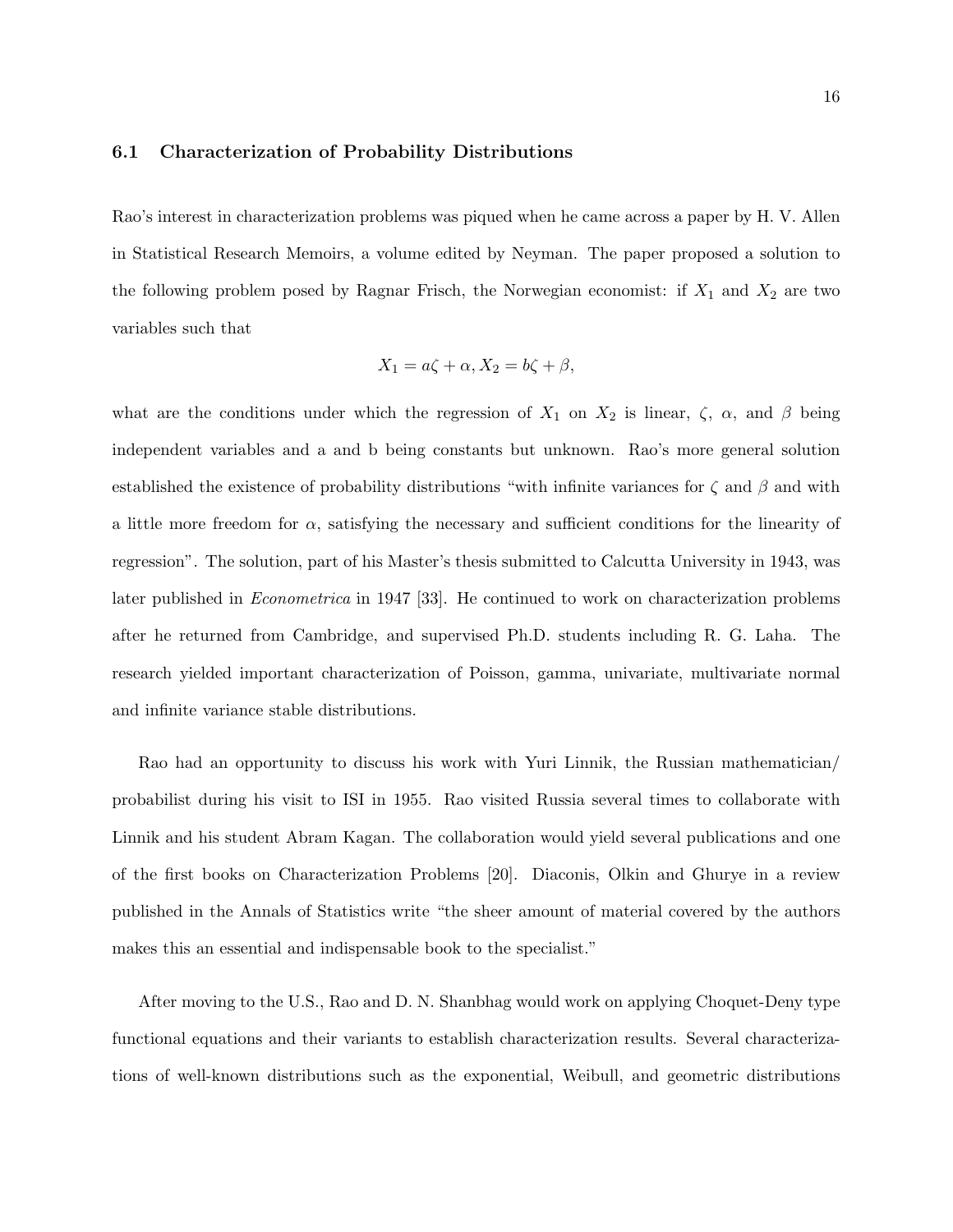based on order statistics, hazard function, and the mean residual life can be established using these results. The research would result in several publications and a book Choquet-Deny Type Functional Equations with Applications to Stochastic Models.

### 6.2 Generalized Inverses

During his Master's program, Rao took a course in linear models and design of experiments from R.C. Bose where he was introduced to the concept of estimability of parametric functions. Rao would build on this idea and consider a general theory of least squares where the matrix of normal equations is singular. In his 1955 paper [38], Rao proposed computational techniques to obtain a solution to the normal equations using what he called a "pseudoinverse" of a singular matrix. The same year, Roger Penrose, the eminent physicist and 2020 Nobel laureate, published his paper "A generalized inverse for matrices" in the Proceedings of the Cambridge Philosophical Society. The inverse would be named the Moore-Penrose inverse, acknowledging the contributions of E. H. Moore in 1920.

While Rao's pseudoinverse did not satisfy the Moore-Penrose restrictions, it provided a solution to the problem of least squares estimation under a more general framework. Rao would extend the results obtained by Penrose and others to problems encountered in statistics in his 1962 paper [40]. He considered a generalized inverse (or g-inverse) using a weaker definition than the one proposed by Moore and Penrose and presented a "unified theory of least squares theory".

Rao and Sujit Kumar Mitra would continue to work in this area, developing new classes of g-inverses and their applications to multivariate analysis. The collaboration would result in the publication of a monograph Generalized Inverse of Matrices and its Applications in 1971.

Rao's interest in matrix theory and linear algebra are evident to anyone who has read his book Linear Statistical Inference and its Applications. In addition to his work on g-inverses, Rao and C. G. Khatri would propose extensions and generalizations of the Kantorovich inequality in the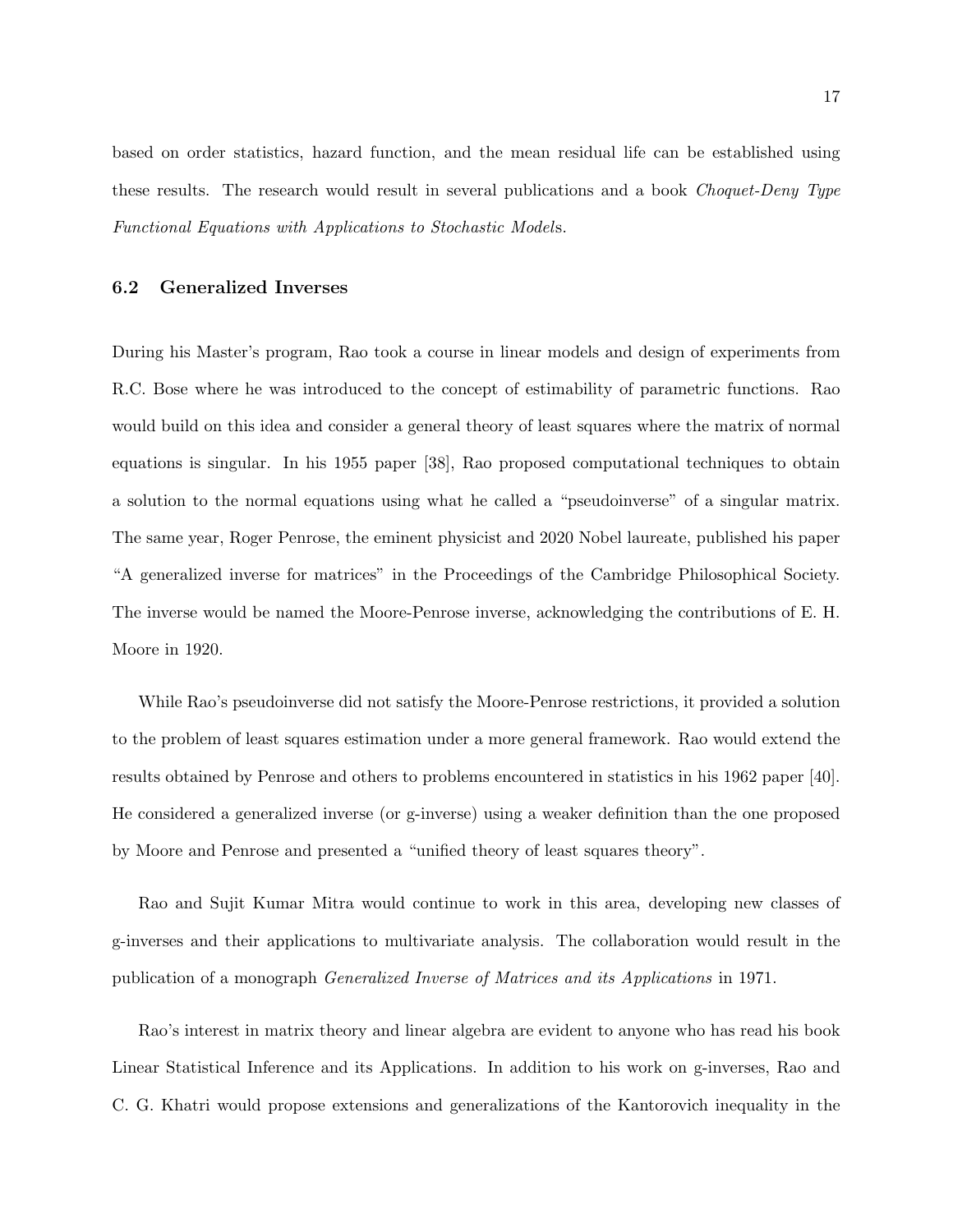context of least squares. Rao and M. B. Rao would also write a book Matrix Algebra and Its Applications to Statistics and Econometrics in 1998.

#### 6.2.1 A Historical Note about the Pseudoinverse

The US National Academy of Sciences - National Research Council was asked to undertake a longrange study of the medical and biological effects on survivors of the atomic bombings of Hiroshima and Nagasaki. The study began in 1946 with the Genetics Program that was tasked with collecting and analysing survey and anthropometric data on the characteristics of children born to survivors, and assessing possible genetic effects. The presence of extraneous (concomitant) variation and differing numbers of observations in the various exposure cells made the analysis challenging. The authors of the report [25] would use Rao's analysis of dispersion approach and the computational technique he developed based on the pseudoinverse to compute the standard errors of differences in the estimates. In the introduction, the authors write that the "statistical analysis profited greatly from discussions and correspondence" with Rao and a small group of eminent statisticians and geneticists.

Puntanen and Styan [27] state that Rao's 1955 paper was motivated in part by the atomic bombing data. They write "In 1954 C. R. Rao received some data collected in Japan in order to study the long-term effects of radiation on atom-bomb casualties in Hiroshima and Nagasaki. The statistical analysis involved finding a matrix to replace the inverse of  $X'X$ , where X is the model or design matrix in the usual linear model; here the matrix  $X'X$  was singular and so the inverse was not defined."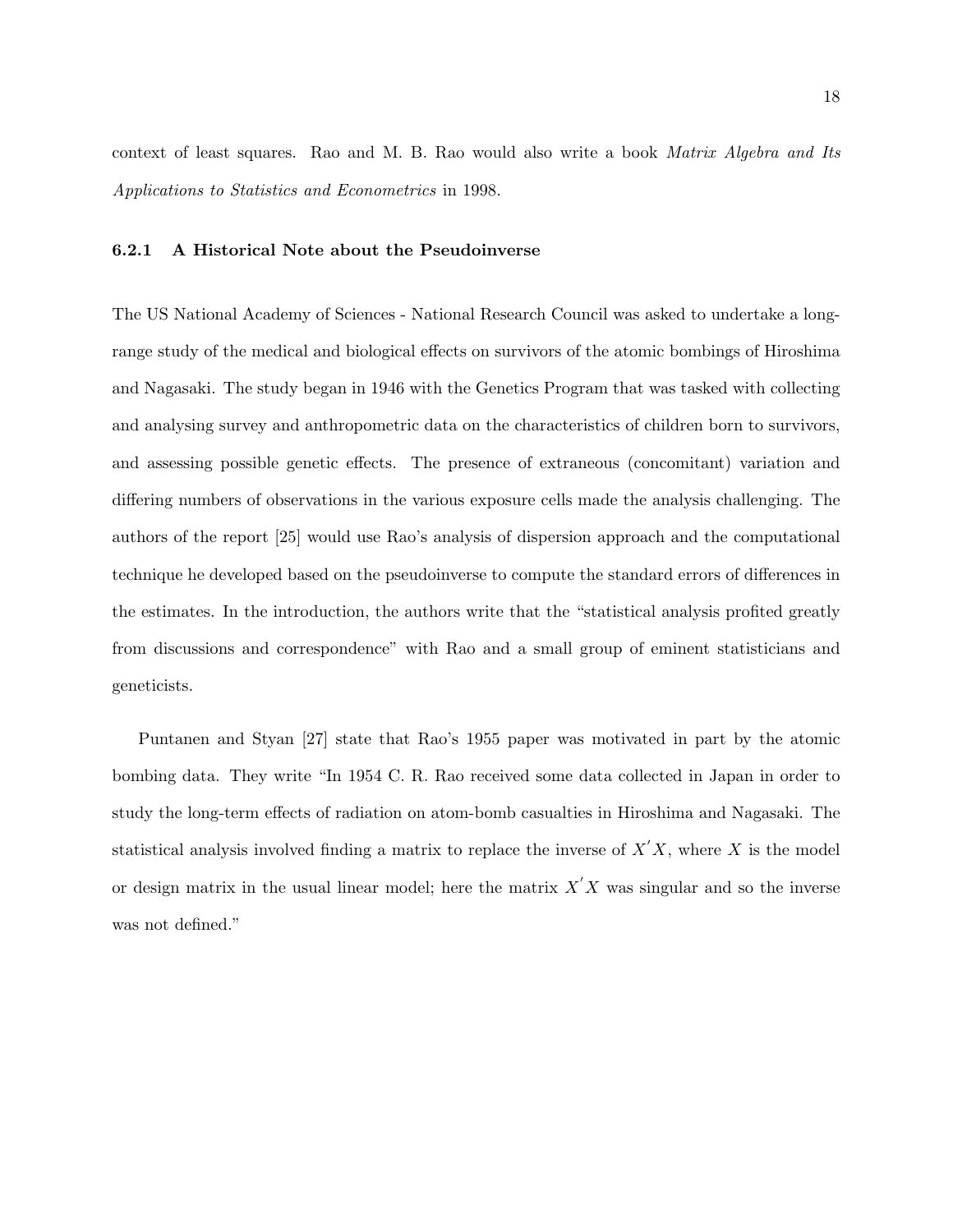### 6.3 Multivariate Analysis: Theory and Applications

### 6.3.1 Anthropometry and Mahalanobis  $D^2$

In 1941, Mahalanobis and Dhirendra Nath Majumdar, an eminent anthropologist, designed and conducted a large-scale anthropometric survey in the United Provinces (now Uttar Pradesh) to investigate affinity and diversity between different groups. The data included 12 morphological measurements made on a large number of individuals belonging to over 20 different groups (tribe, caste, religion). Mahalanobis asked Rao to lead the project and oversee the statistical analysis using the Mahalanobis  $D^2$  statistic, a measure of divergence/ dissimilarity between two populations:

$$
D_p^2 = (\mu_1 - \mu_2)' \Sigma^{-1} (\mu_1 - \mu_2),
$$

where  $\Sigma$  denotes the common dispersion matrix of the p measurements, and  $\mu_i$  is the mean vector for the ith population.

The computation of the  $D^2$  statistic required inverting a large order covariance matrix, a task that was not feasible given the tools available at the time. To simplify the computation, Rao developed a method for selecting a subset of the r "best variables", where  $r < p$ , using a test based on a weighted average of all possible  $D_r^2$  values computed from different pairs of populations [23]. The so-called *perimeter statistic* was developed by Rao as part of his Master's thesis.

While reducing the number of variables addressed the computational burden, it was also important to understand the resulting loss of information. Using the notion of projections, Rao [29] developed an exact test to examine whether the extra information gained by including  $q$  additional variables to an existing set of p variables is statistically significant. The test has the following form:

$$
U = \frac{n - (p + q) - 1}{q} \frac{n_1 n_2 (D_{p+q}^2 - D_p^2)}{n(n-2) + n_1 n_2 D_p^2},
$$

where  $n_1$  and  $n_2$  denote the number of samples from the two populations,  $D_{p+q}^2$  and  $D_p^2$  denote the Mahalanobis distances based on  $(p+q)$  and p variables respectively, and  $n = n_1 + n_2$ . Under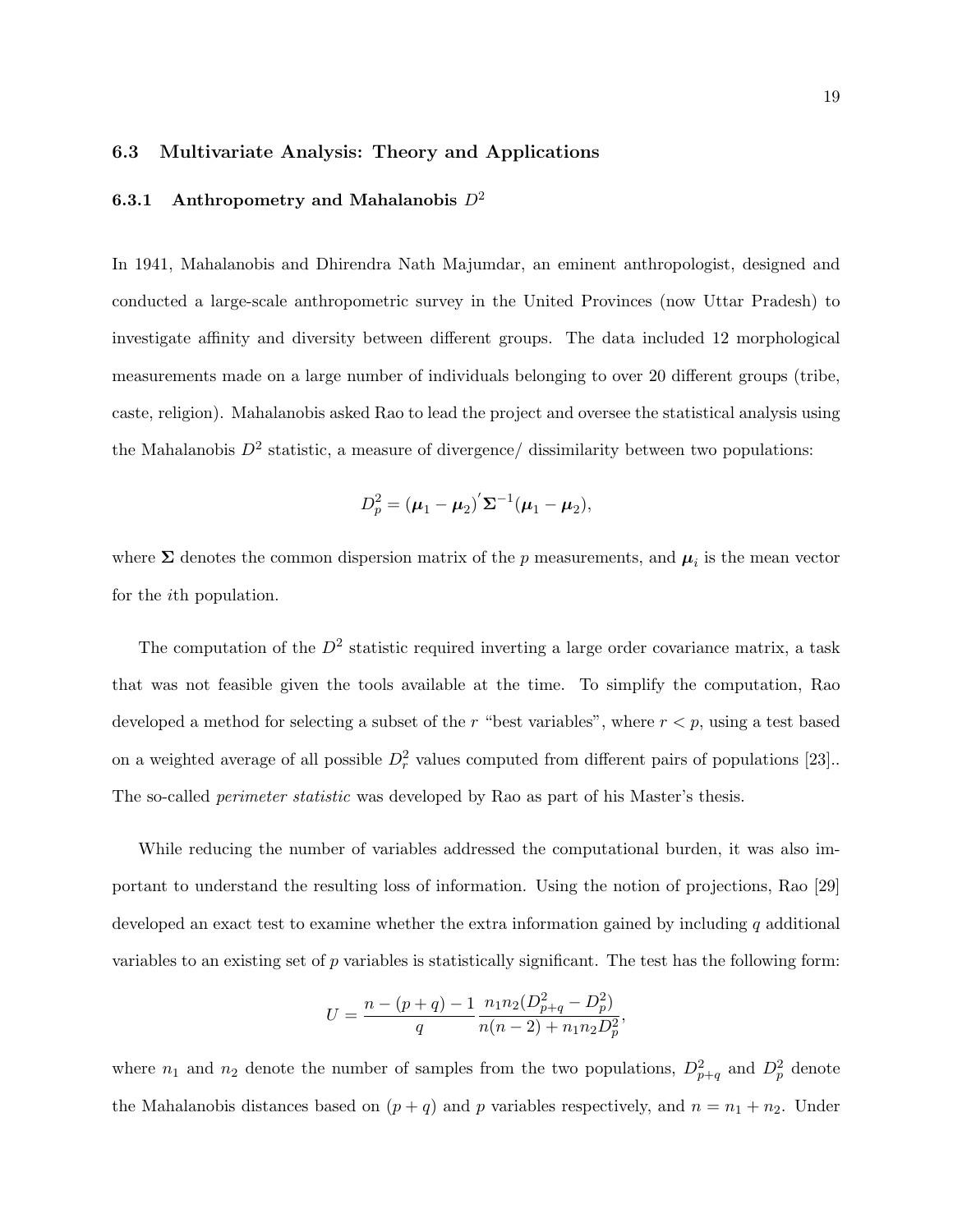the null hypothesis, the test statistic has a  $F$  distribution. The test, referred to as the  $U$ -test by Kshirsagar [21], has been widely used in the econometric and sociology literature.

During the two years working on the project, Rao writes [42], "I was able to establish credentials on my expertise in multivariate analysis." Recognizing this expertise, Mahalanobis sent Rao to Cambridge to assist J. C. Trevor, an anthropologist, with the analysis of human skeletal data excavated from Jebel Maya in North Africa. Rao's work at the Museum of Archaeology and Ethnology analysing skeletal data led him to explore different techniques from Multivariate Analysis. He developed a general classification tool for more than two populations [31], extending Fisher's work. In an interview with DeGroot [9], Rao writes about the approach: "I used essentially Bayesian techniques. That's the appropriate thing to do in problems of that kind. Later on I described what you should do when you could not know the prior probabilities. I also created a kind of doubtful region where you can take the position that you are unable to say whether an observation belongs to this group or that group, and described how to operate with that region." In an attempt to interpret the  $D^2$  values and identify clusters, Rao introduced the idea of "canonical variates" to "roughly indicate the relative positions of the various groups on a two-dimensional chart using the  $D^2$  values." The canonical variates were ordered linear combinations  $l_1, l_2, \ldots$  of the variables, with the first k providing the "best representation of the groups in a k dimensional subspace. This was one of the early graphical tools for multivariate data. These results were presented as a discussion paper at the Royal Statistical Society meeting and published in the Journal of the Royal Statistical Society [31].

Rao's Ph.D. thesis, Statistical Problems of Biological Classification, included theoretical results obtained while working on the anthropology project as well as extensions of Fisher's discriminant function to higher dimensions.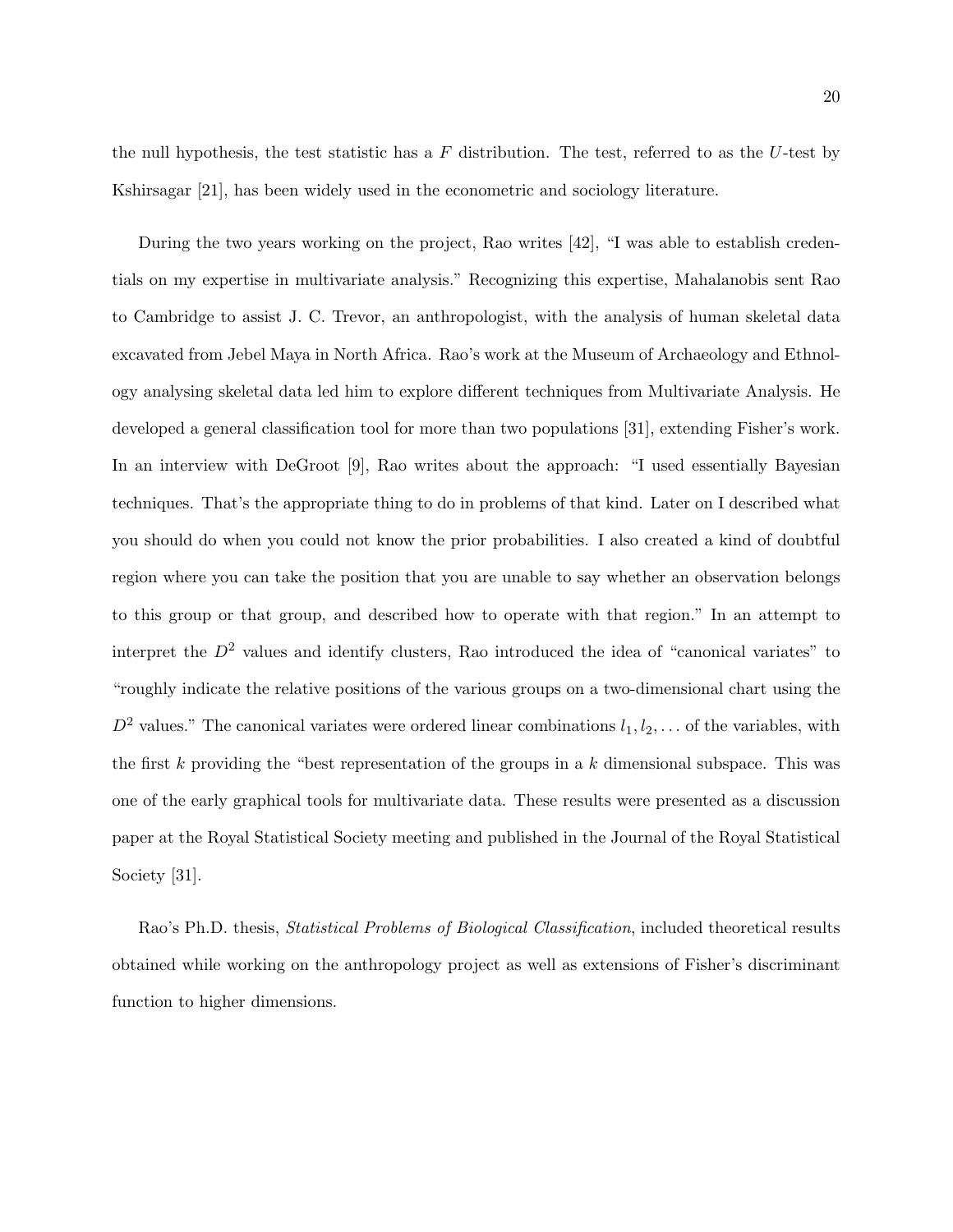### 6.3.2 Multivariate Analysis of Variance (MANOVA)

In his 1948 Biometrika [32] paper, Rao developed a general framework he called analysis of dispersion, for hypothesis testing, extending the univariate analysis of variance to the multivariate case. Rao defines the analysis of dispersion as "the technique of analysing the variances and covariances of multiple correlated variables", what we now refer to as MANOVA. One of the important problem in MANOVA is to test the equality of the mean vectors of  $q$  different p-variate multivariate normal populations. Let  $\bm{B}$  and  $\bm{W}$  denote the sums of squares and products due to treatment (between groups) and error (within groups), respectively. The test statistic

$$
\Lambda = \frac{|W|}{|B+W|},
$$

is known as Wilk's lambda, and Rao developed one of the most widely used approximations for the distribution of the statistic. Rao's 1948 paper also developed a general testing framework using the multivariate linear model approach.

### 6.3.3 Rao's paradox and the Curse of Dimensionality

While analyzing some bivariate data to compare the population means, Rao observed that while tests based on the Mahalanobis  $D^2$  or Hotelling's  $T^2$  showed no significance, the two-sample t-tests based on each of the variables were highly significant. Healy [19] refers to this as Rao's paradox. Rao refers to this as "the first example of what is called the *curse of dimensionality* in multivariate analysis", a phenomenon encountered routinely in the analysis of high-dimensional data.

#### 6.3.4 Analysis of Diversity

Rao's interest in anthropometry led him to investigate different measures of diversity within populations using the notion of dissimilarity and entropy functions [41]. He was interested in developing methods to ascertain (a) how much of the diversity between individuals of a population is due to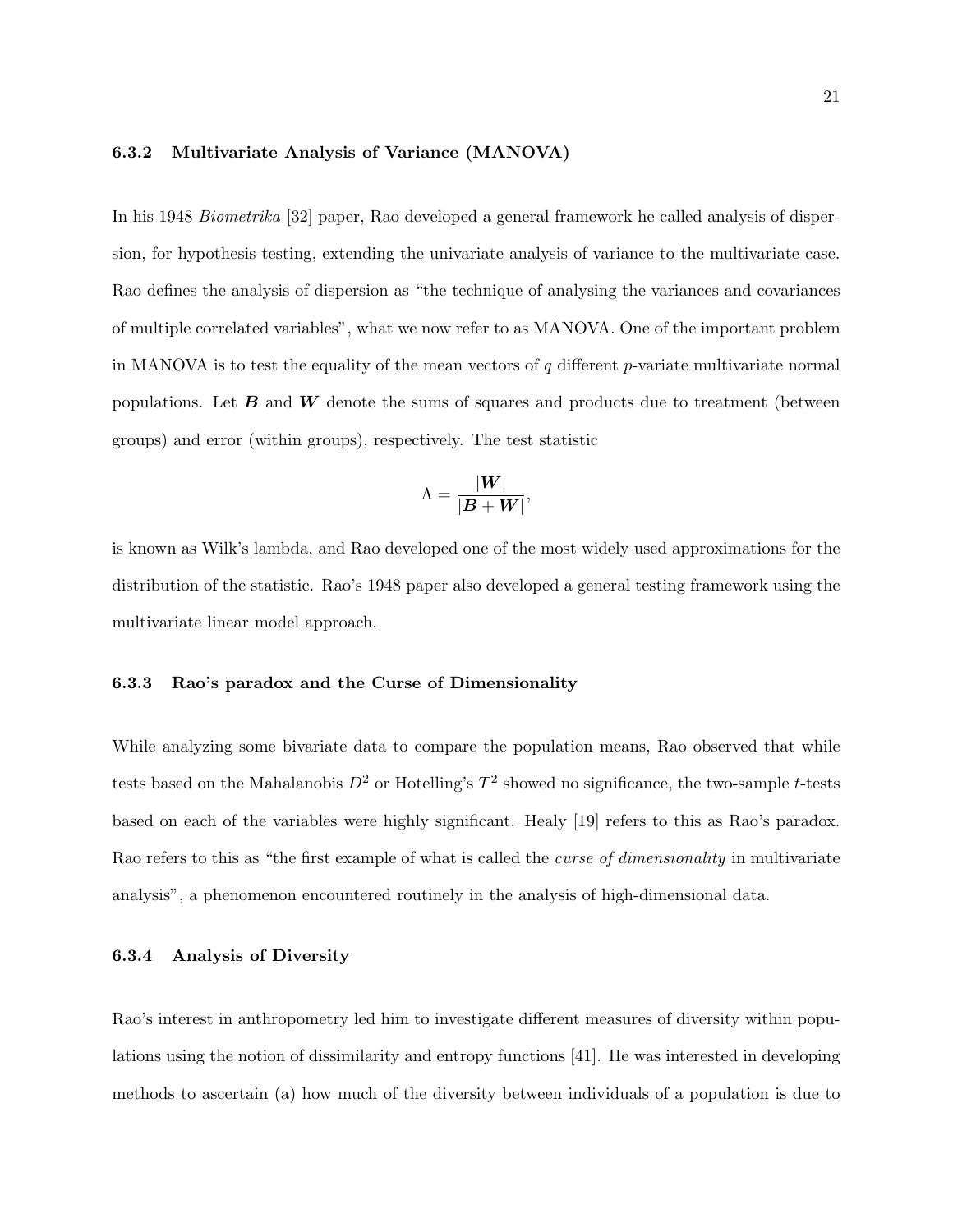different factors (the decomposition of diversity problem), and (b) how much of the diversity in a composite population can be attributed to the diversity "within populations" and how much due to "between populations" (the apportionment of diversity problem).

Rao's analysis of diversity (ANODIV) is a generalization of ANOVA that is applicable to both qualitative and quantitative data and uses measures other than variance. Rao's paper provided a general framework for ANODIV of m-way classified data using different dissimilarity measures and entropy functions. Rao also introduced quadratic entropy as a measure of diversity of probability distributions. While most of the well known entropy functions like Shannon, Gini-Simpson, and Renyi cannot be used beyond two-way ANODIV, Rao and his collaborators showed that quadratic entropy satisfies can be used to analyze  $m$ -way classified data, see [44]. These diversity measures have been used in a variety of applications in ecology, genetics, anthropology, sociology, and economics.

#### 6.3.5 Factor Analysis

During Rao's sabbatical at the University of Illinois at Urbana Champaign, he met Charles Wrigley, a psychologist working in the area Factor Analysis. In psychometrics, the factor analytic model assumes the observed vector  $U$  is partitioned into two parts, an unobserved systematic component and an unobserved error component. The model is represented as

$$
\boldsymbol{U}=\boldsymbol{L}\boldsymbol{F}+\boldsymbol{G},
$$

here  $\boldsymbol{F}^{\top} = (F_1, \ldots, F_m)$  is the factor matrix and  $\boldsymbol{G}^{\top} = (G_1, \ldots, G_p)$  are uncorrelated random variables. Here L is a  $p \times m$  matrix of unknown constants called the loading matrix.

The covariance matrix of  $U$ ,  $\Sigma$  may be written as

$$
\boldsymbol{\Sigma} = \boldsymbol{L}\boldsymbol{\Delta L}' + \boldsymbol{\Gamma},
$$

where  $\Delta$  represents the covariance matrix of F and  $\Gamma$  is the covariance matrix of the error term.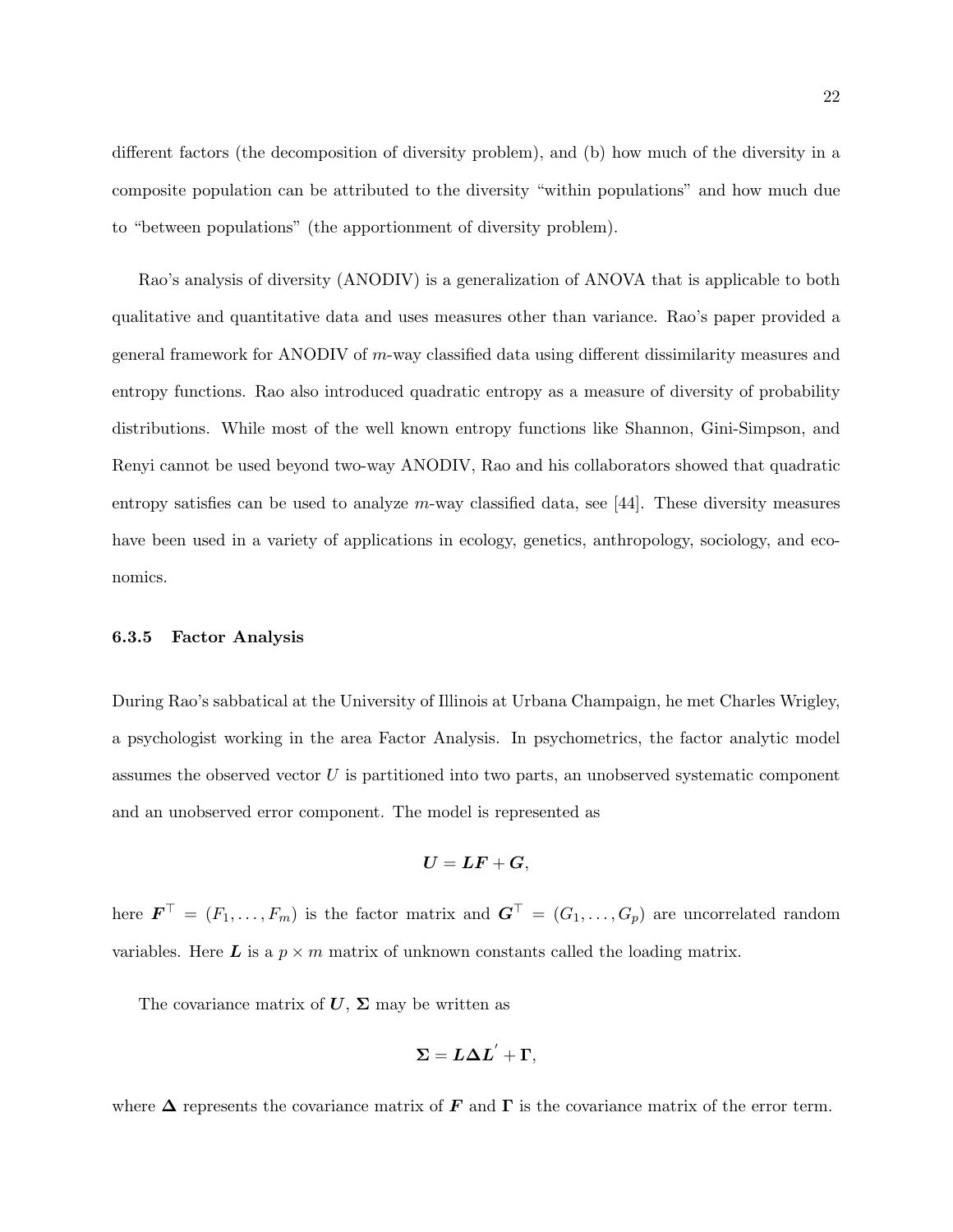One of the important problems in factor analysis is to determine the minimum value  $m$  so that the above structural relation holds under suitable assumptions on  $\bm{F}$  and  $\bm{G}$ . Rao' paper in Psychometrika [39] addresses the problem of estimation and hypothesis testing in factor analysis. He considered the canonical correlations between the observed variable  $U$  and the latent factors, and developed a method he referred to as canonical factor analysis to distinguish it from the approach using principal components. Using the form of the covariance matrix  $\Sigma$ , Rao proposed a method for estimating  $m$  that involved testing the equality of the smallest characteristic roots of the dispersion matrix. This idea has been used several decades later in signal processing to estimate the number of signals in the Direction of Arrival model.

In addition to the areas described above, Rao has made fundamental contributions to the analysis of growth curves, principal component analysis, and estimation of variance components including the widely-used minimum norm quadratic unbiased estimation (MINQUE) technique, see Fujikoshi [17]. Rao was awarded the Samuel S. Wilks Memorial Medal in 1989, in part for his major contributions to the theory of multivariate statistics and applications to problems in biometry.

### 6.4 Statistical Signal Processing

During Rao's tenure at the University of Pittsburgh, he and Krishnaiah received funding from the U.S. Air Force to support theoretical and methodological research in signal processing. The Air Force was interested in detection and estimation problems in signal processing, including the development of efficient statistical methods to analyze noisy signals received at multiple sensors with applications to radar and sonar processing.

The research focused on the development of a robust statistical framework that included parameter estimation, hypothesis testing,model selection as well as efficient computational approaches for data analysis. Rao, his Ph.D. students, and collaborators considered two of the most widely used models in the signal processing literature: (i)superimposed exponential model (also known as the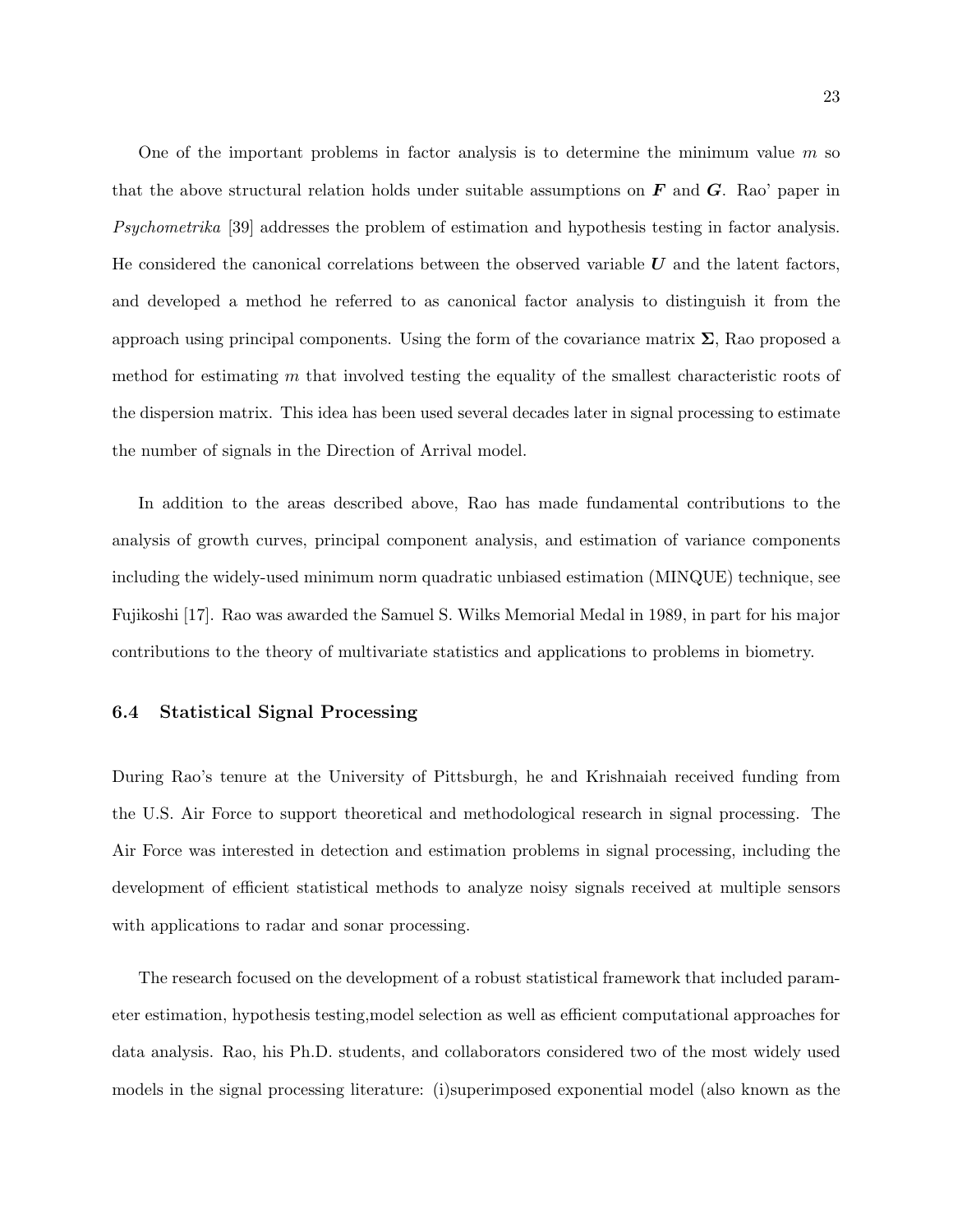sum of sinuoids model) and (ii) Direction of Arrival (DOA) model. These models have been used in telecommunications, radio location of objects, seismic signal processing, image processing and computer assisted medical diagnostics. Both authors were fortunate to work in the area of signal processing for their Ph.D.'s under Rao's supervision.

### 6.4.1 Superimposed Exponential Model

The superimposed exponential model may be written as

$$
y(t) = \sum_{k=1}^{p} A_k e^{i\omega kt} + e(t); \quad t = 1, ..., N.
$$

Here  $A_k$ 's are complex amplitudes,  $\omega_k$ 's are frequencies, p represents the number of components, and  $e(t)$ 's are additive noise. Given a sample  $\{y(1), \ldots, y(N)\}$  of size N, the problem is to estimate the unknown parameters (amplitudes, frequencies, and model order).

Given that any periodic signal can be represented in the above form, the estimation problem has received significant amount of attention in the signal processing literature. The problem is a non-linear regression problem and standard techniques available in the statistical literature cannot provide an adequate solution. Rao and his collaborators developed efficient estimation procedures based on nonlinear least squares, and established the large sample properties of the estimators.

#### 6.4.2 Direction of Arrival (DOA) Model

Consider a linear array of  $p$  sensors which receives signals from  $q$  sources. The signals arrive at the array at angles  $\theta_1, \ldots, \theta_q$  with respect to the line of array. The DOA model can be expressed as follows:

$$
\boldsymbol{x}(t) = \boldsymbol{A}(\boldsymbol{\theta})\boldsymbol{s}(t) + \boldsymbol{n}(t); \quad t = 1, \ldots, N.
$$

Here, at time t,  $x(t)$  is the  $p \times 1$  complex vector of observations received by the p uniformly spaced sensors,  $s(t)$  is the  $q \times 1$  complex vector of unobservable signals emitted by the q sources, and  $n(t)$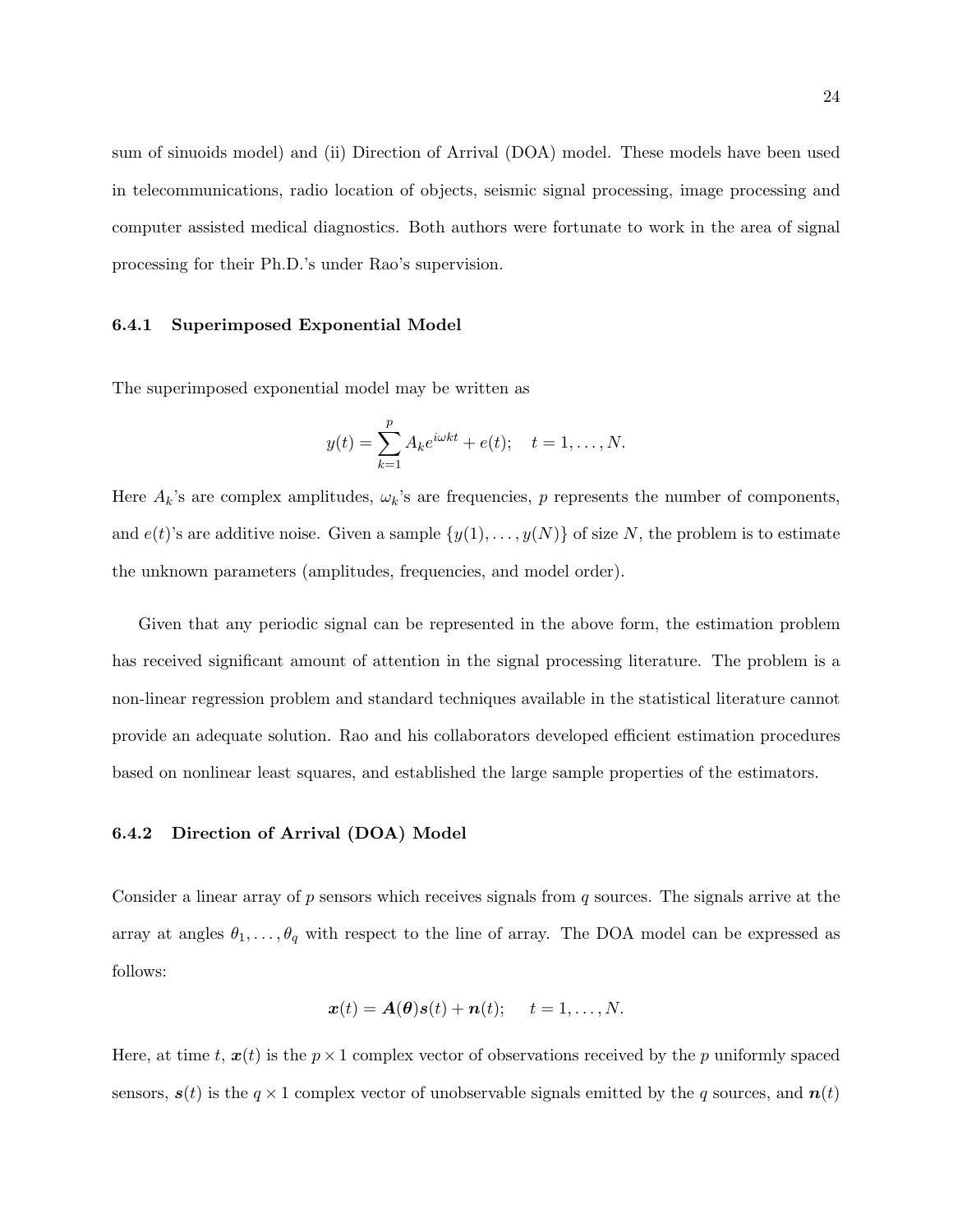is a  $p \times 1$  complex valued noise vector. The matrix  $A(\theta)$  is a  $p \times q$  Vandermonde matrix that depends on the parameters  $\theta_i$ ,  $i = 1, \ldots, q$ . Here the number of sources is assumed to be smaller than the number of sensors. The problem is to estimate the number of signals  $q$  and the parameters  $\theta_1, \ldots, \theta_q$ , the directions of arrival of the signals. The DOA model is widely used in radar and sonar processing, and can be modified to include a tracking component.

The two models are similar: the superimposed exponential model resembles the fixed effects model encountered in linear models, and the DOA model resembles the random effects model. Estimation in the DOA model makes use of spectral analytic techniques, properties of patterned matrices, and also leverages factor analysis techniques developed by Rao in the 1950's.

Working closely with electrical engineering researchers at Pittsburgh and Penn State, Rao and his collaborators would develop a rigorous statistical framework for inference in signal processing, leading to new advances in both Electrical Engineering and Statistics. For an overview of Rao's fundamental contributions, the reader may refer to the following articles [4], [46] and the references cited therein.

## 7 Rao as a Teacher and Mentor: Some personal memories

"It should be one of the functions of a teacher to open vistas before his pupils, showing them the possibility of activities that will be as delightful as they are useful." Bertrand Russell

Rao was an exemplary teacher: he could make abstract mathematical and statistical ideas come to life in a classroom. Starting with the big picture, Rao would use examples from different disciplines to motivate the theoretical and methodological developments. For many of us used to a standard (passive) lecture format, Rao's use of didactic and Socratic approaches was eye-opening. He would ask students to come to the board to solve a problem or prove a theorem. While the student was busy providing a lengthy (often convoluted) proof, Rao would quietly move to the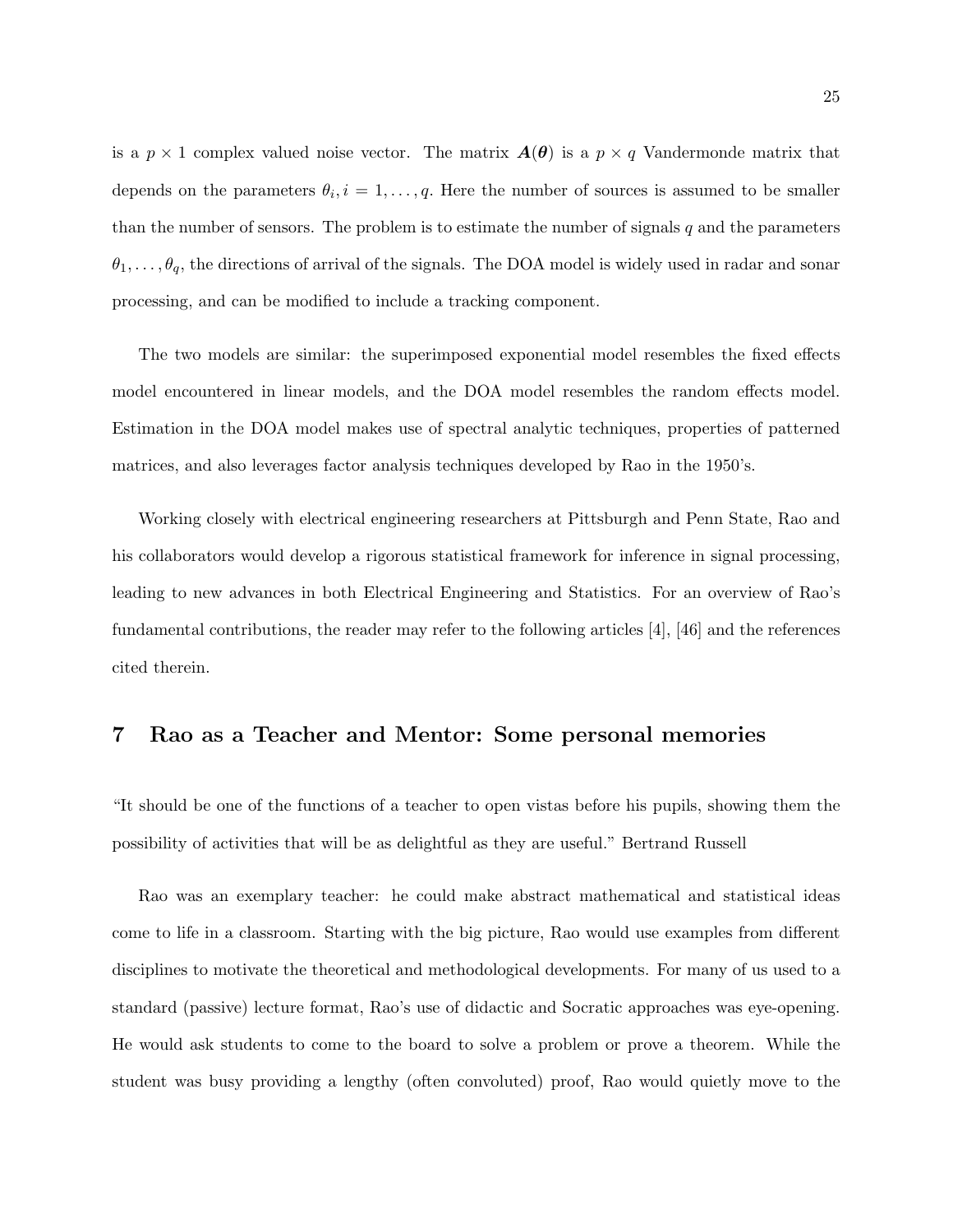other side of the room and sketch a simple and elegant solution.

At the University of Pittsburgh, Rao's graduate courses were a major draw with first-year and senior Ph.D. students, Ph.D. students from different departments (often accompanied by their Ph.D. advisors), and senior faculty members from across campus in attendance. Despite the diversity of expertise and statistical background in the room, Rao had the unique ability to engage with each student, drawing connections between theory and applications, and deconstructing complex ideas.

Rao's mentoring style was greatly influenced by his experience working with Fisher. Like his mentor, Rao encouraged his Ph.D. students to find their own research problems. Working with Rao was a unique experience - you were constantly exposed to new areas of Statistics and had the opportunity to interact with leading experts from around the world. He taught us how to think critically about problems, to appreciate the synergy between statistical theory and methodology, and most importantly how to be not just a statistician but a scientist.

Asked what achievement he is most proud of, Rao writes "it is the outstanding contributions my students are making to statistical theory and practice." Rao has supervised 51 students, who in turn have produced 690 Ph.D.'s as of 2021. (See https://www.mathgenealogy.org/id.php?id=40000 for a complete list of Rao's doctoral students and their descendants).

## 8 Awards and Honours

During his legendary career spanning eight decades, Rao has received numerous awards and honours from countries around the world. He is the recipient of the Guy Medal in Gold (2011) of the Royal Statistical Society, India Science Award (2010), the highest award in a scientific field presented by the Government of India, International Mahalanobis Prize (2003) of the International Statistical Institute, Srinivas Ramanujan Medal (2003) of the Indian National Science Academy, National Medal of Science (2002) awarded by the Government of the United States of America,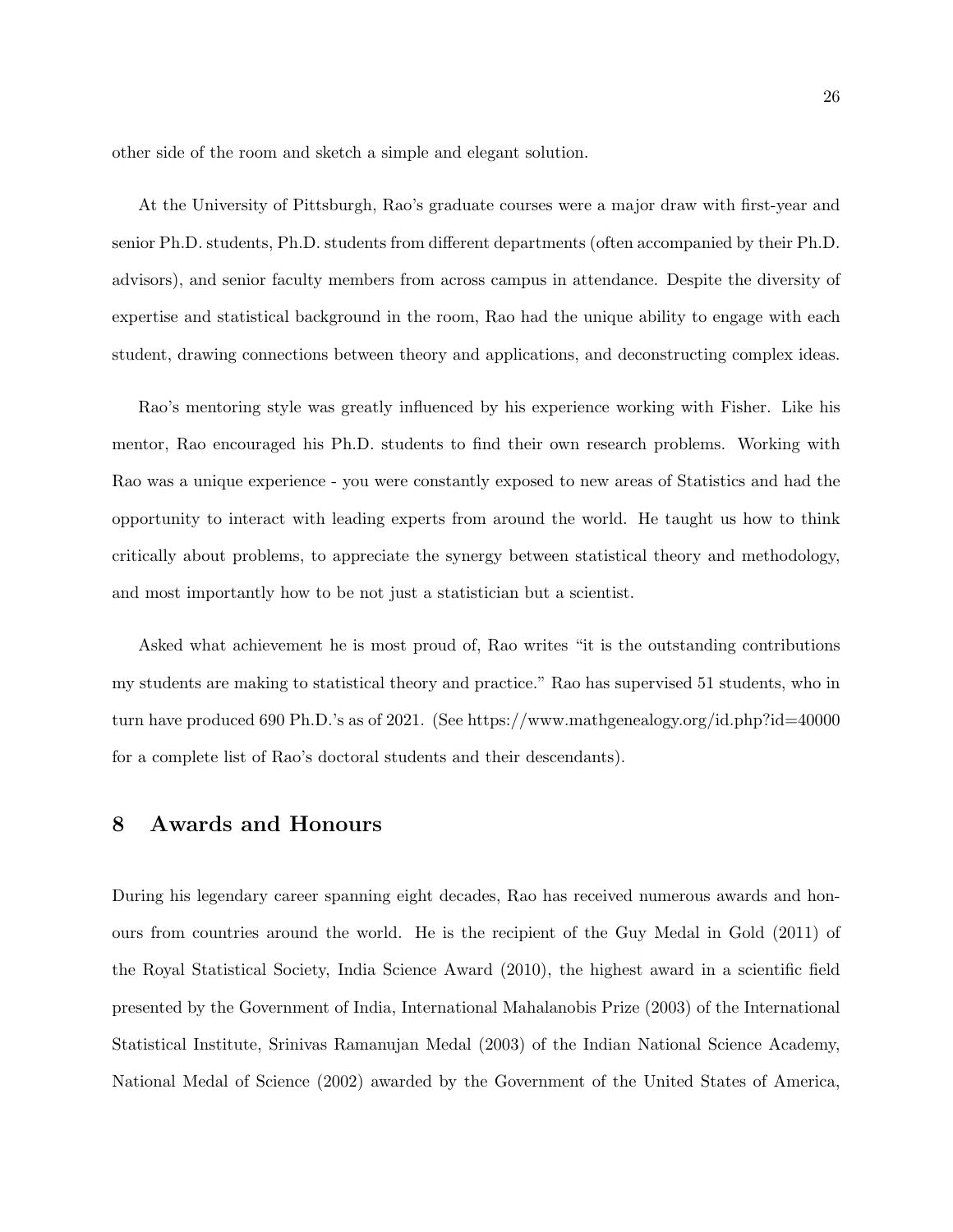Padma Vibhushan (2001), the second highest civilian honours bestowed by the Government of India, Mahalanobis Centenary Gold Medal of the Indian Science Congress (1993), Wilks Memorial Award (1989) of the American Statistical Association, Megnadh Saha Medal (1969) of the Indian National Science Academy, Guy Medal in Silver (1965) of the Royal Statistical Society, and the S. S. Bhatnagar Award (1963) of Council of Scientific and Industrial Research, Government of India. He is a Fellow of the Royal Society and a Member of the American Academy of Arts and Sciences. Rao has received 31 Honorary Doctoral Degrees from universities in 18 countries spanning six continents.

(a) National Medal of Science (b) Guy Medal: Royal Statistical Society

Figure 7: Awards and Honours

(a) Padma Vibhushan - Government of India (b) Mahalanobis Prize: International Statistical Institute

Figure 8: Awards and Honours

# 9 Rao the Visionary- Statistics in the Age of Big Data

Through a career spanning almost eight decades, Rao has not only witnessed the evolution of Statistics as an independent scientific discipline, he is one of a small group of individuals who helped establish its foundations. Rao understood that for Statistics to remain an influential discipline, it must adapt to the rapidly changing world, to remain a "powerful tool in acquiring knowledge in any field of enquiry." Quoting Savage, Rao writes: "The foundations of statistics are shifting, not only in the sense that they have always been, and will doubtless long continue to be, changing, but also in the idiomatic sense that no known system is quite solid."

In the first half of the 20th century, the foundations of statistics were developed using powerful mathematical and probabilistic tools. Referring to this period as "the golden age of statistical theory", Efron in his article, the *Statistical Century* published in the Royal Statistical Society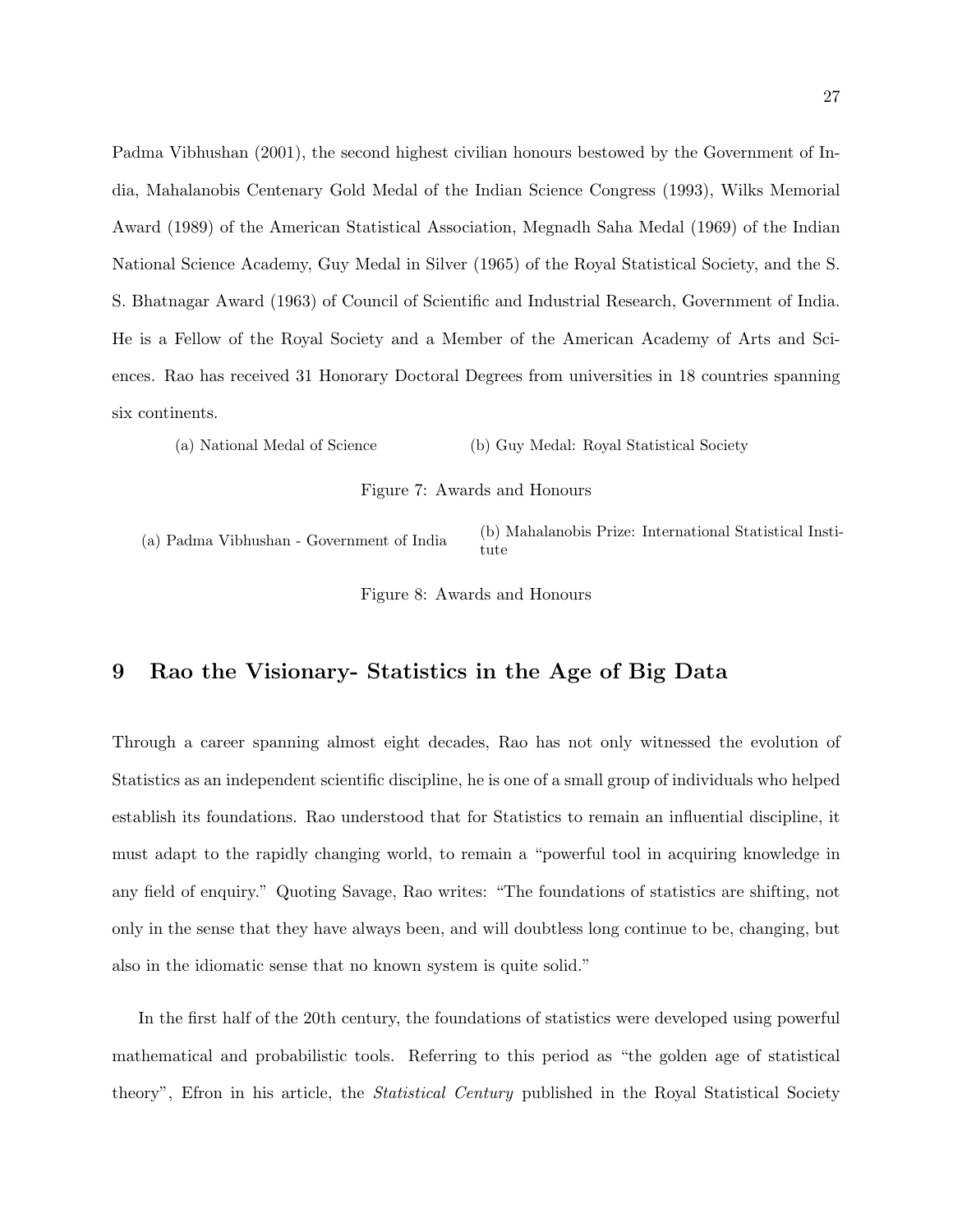News [13], writes "Men of the intellectual calibre of Fisher, Neyman, Pearson, Hotelling, Wald, Cramer and Rao were needed to bring statistical theory to maturity."

Working with Mahalanobis and Fisher, Rao understood the importance of working with data and the need for research to be motivated by real applications. As early as the 1950's, Rao recognized that computers and computational methods would play a critical role in the development of statistical methodology. A scientist of extraordinary prescience, Rao predicted the Big Data revolution and the growth of new disciplines at the interface of mathematics, statistics, and computer science. In 2007, he established the C.R. Rao Advanced Institute of Mathematics, Statistics and Computer Science (AIMSCS), an institute that seeks to pursue research at the interface of these disciplines and address applications that enable social good. Rao has continued to push the boundaries of Statistics to address emerging challenges in this era of Big Data and Artificial Intelligence.

On the occasion of his 100th birthday, the Government of India issued a citation for Rao's "path-breaking contributions to the field of Statistics, for recognizing and facilitating the critical role of data and computing to handle scientific and societal challenges, for mentoring, inspiring and nurturing generations of students and researchers, and for developing a world-class statistical infrastructure in India." A "prophet of a new age", Rao continues to inspire new generations of statisticians around the world.

#### Figure 9: Rao the visionary

Acknowledgements: The authors would like to thank Professor Nalini Ravishankar and Professor Scott Holan, Co-Editors-in-Chief, for inviting them to contribute to this special volume of the International Statistical Review, and for several constructive comments that helped to improve the manuscript significantly. The authors would also like to thank Tejaswini Rao, the daughter of Prof. C.R.Rao, for allowing us to use photographs from her personal collection.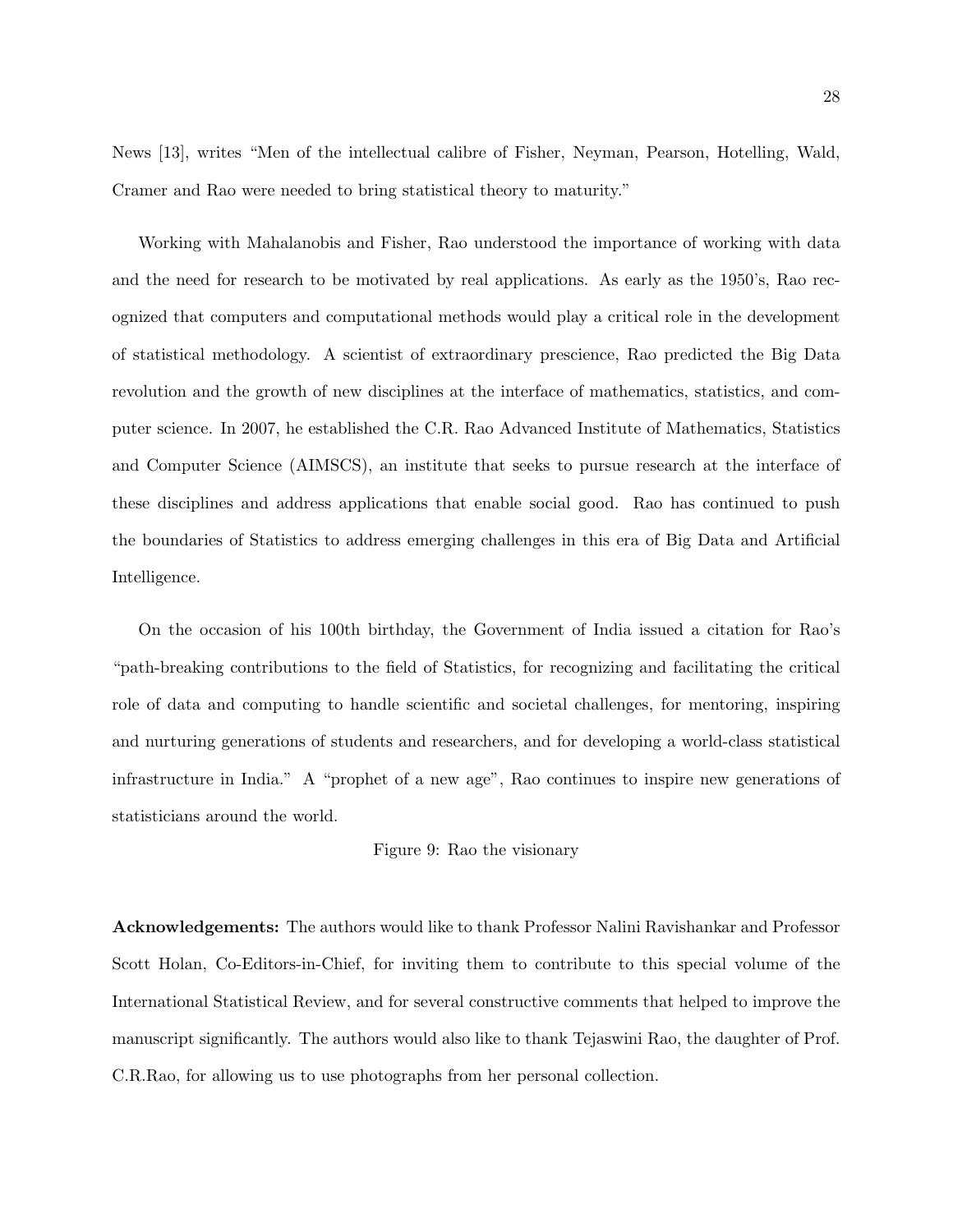# References

- [1] Amari, S. (1985), Differential-Geometrical Methods in Statistics, Lecture Notes in Statistics, 28, Springer.
- [2] Amari, S. (2021) "Information Geometry", International Statistical Review (in this issue).
- [3] Amari, S-I, Barndorff-Nielsen, O.E., Kass, R.E., Lauritzen, S. and Rao, C.R. (1987), Differential Geometry in Statistical Inference, Lecture Notes, Monograph Series, Vol. 10, Institute of Mathematical Statistics, Hayward, California.
- [4] Bai, Z.D., Rao, C.R., Wu, Y., Zen, M-M., Zhao, L. (1999), "The simultaneous estimation of the number of signals and frequencies of multiple sinusoids whensome observations are missing: I. Asymptotic", Proceedings of National Academy of Sciences, vol. 96, 11106 – 11110.
- [5] Bera, A. K. (2003), "The ET Interview: Professor C.R. Rao", Econometric Theory, vol. 19, pp. 331-400.
- [6] Bhat, B. V. R. (2013), "Wise Decisions Under Uncertainty: An interview with C.R. Rao", Resonance: Journal of Science Education, vol. 18, 1127–1132.
- [7] Blackwell, D. (1947), "Conditional expectation and unbiased sequential estimation", Annals of Mathematical Statistics, vol. 18, 105–110.
- [8] Cramér, Harald (1946), *Mathematical Methods of Statistics*, Princeton, NJ: Princeton Univ. Press.
- [9] DeGroot, Morris H. (1987). "A Conversation with C.R. Rao", *Statist. Sci.* vol. 2, 53 67.
- [10] Dembo A, Cover T. M. and Thomas J. A. (1991), "Information-theoretic inequalities", IEEE Trans. Inf. Theory, vol. 37, 1501–1518.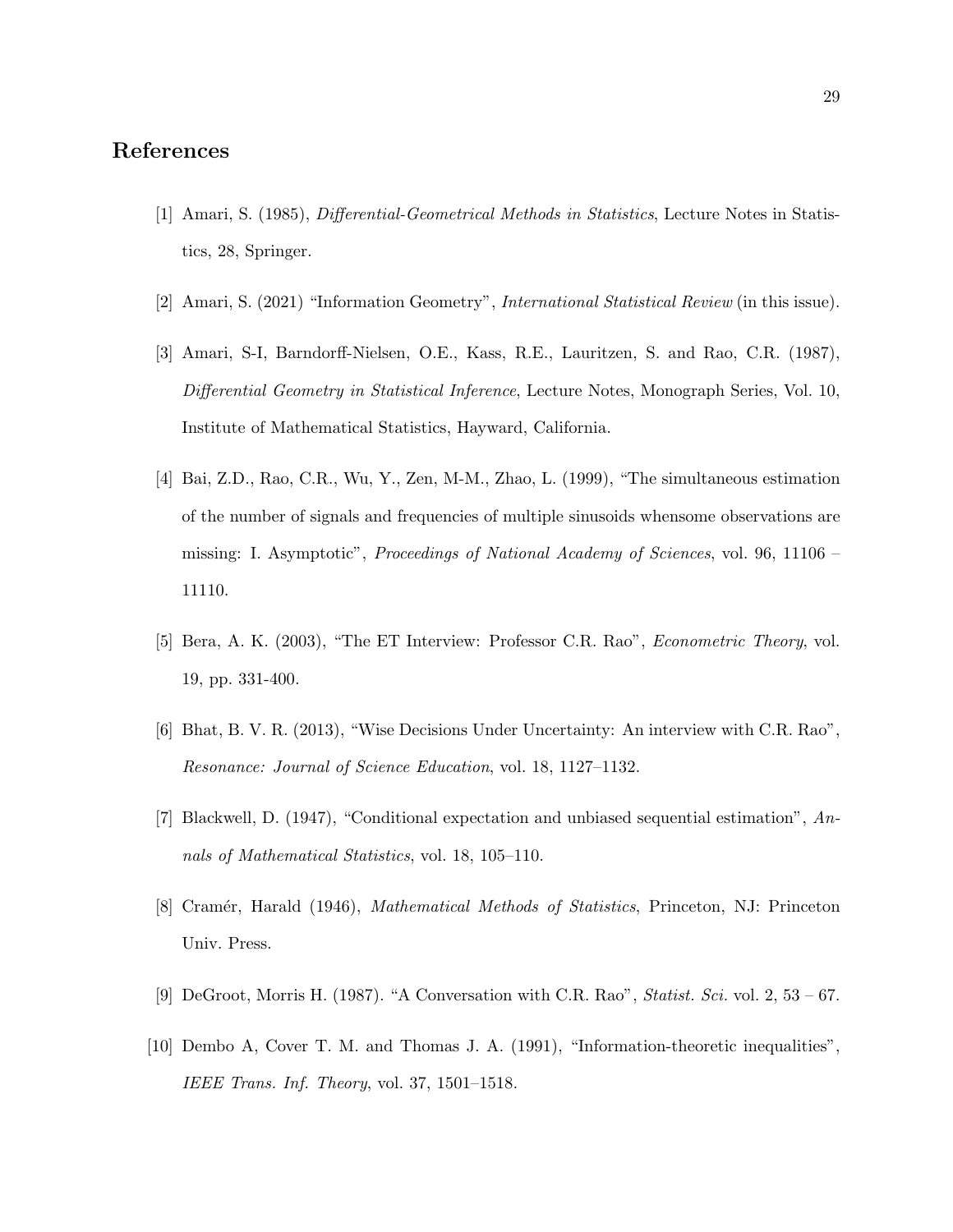- [11] Doucet, A., de Freitas, N., Murphy, K. and Russell, S. (2000) "Rao-Blackwellised particle filtering for dynamic Bayesian networks", Proceedings of the 16th Conference on Uncertainty in Artificial Intelligence, 176–183.
- [12] Efron, B. (1975) "Defining the Curvature of a Statistical Problem (with Applications to Second Order Efficiency)", Ann. Statist. vol. 3, 1189 - 1242.
- [13] Efron, B. (1995), "The Statistical Century", Royal Statistical Society News, vol. 22, 1-2.
- [14] Efron, B. (2003) "The Statistical Century", Stochastic Musings: Perspectives from the Pioneers of the Late 20th Century, edited by John Panaretos, Lawrence Erlbaum Associates, NJ.
- [15] Fisher, R.A. (1921), "On the Mathematical Foundation of Theoretical Statistics", Phil. Trans. Roy. Soc. A, vol. 222, 309–368.
- [16] Fisher R.A. (1925). "Theory of statistical estimation". Mathematical Proceedings Of The Cambridge Philosophical Society., vol. 22, 700–725.
- [17] Fujikoshi, Y. (2020), "Contributions to Multivariate Analysis due to C. R. Rao and associated development", Technical Report, Hiroshima University, http://www.math.sci.hiroshima-u.ac.jp/stat/TR/TR20/TR20-06.pdf.
- [18] Gill, R.D. and Guta, M.I. (2013) "On Asymptotic Quantum Statistical Inference", Probability to Statistics and Back: High-Dimensional Models and Processes, A Festschrift in Honor of Jon A. Wellner, Institute of Mathematical Statistics, 105–127.
- [19] Healy, M.J.R. (1969), "Rao's paradox concerning multivariate tests of significance", Biometrics, 25, 411-413.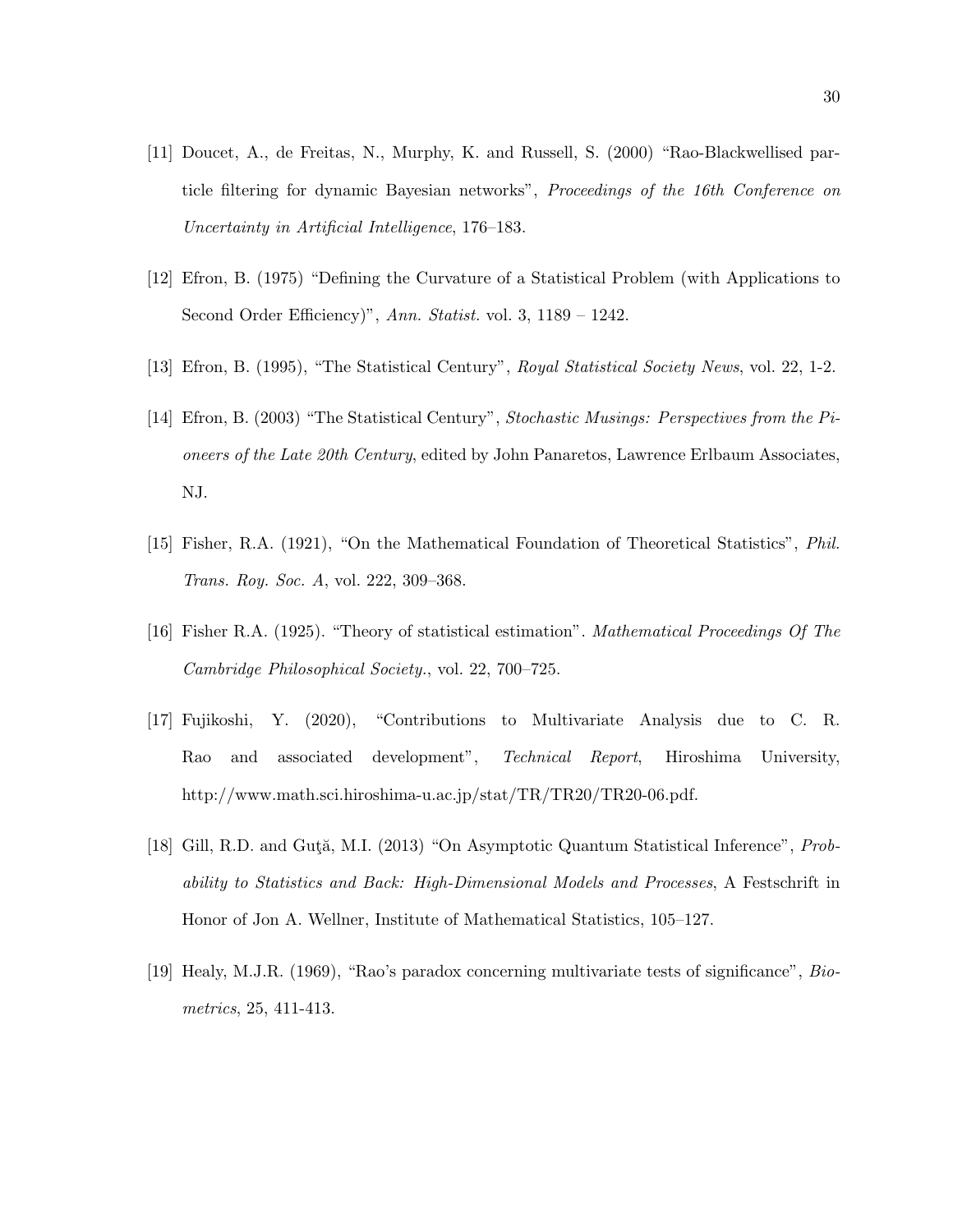- [20] Kagan, A.M., Linnik, Y.V. and Rao, C.R. (1973), Characterization Problems in Mathematical Statistics, translated from the Russian by B. Ramachandran, Wiley, New York, xii -4- 499 pp., 1973,[Original version (in Russian): Nauka, Moscow, 656 pp., 1972.]
- [21] Kshirsagar, A.M. (1972), Multivariate Analysis, Marcel Dekker, New York.
- [22] Kumar, T.K., Vinod, H.D., and Deman, S. (2020) "Dr C.R. Rao's contributions to the advancement of economic science", Proc. Indian Acad. Sci. (Math. Sci.) 30:45.
- [23] Mahalanobis, P.C., Majumdar D.N. and Rao, C.R. (1949), "Anthropometric survey of the United Provinces : A statistical study", Sankhya, vol. 9, 90–324.
- [24] Nair, K.R. and Rao, C.R. (1941), "Confounded designs for asymmetrical factorial experiments", Science and Culture, vol. 6, 313–314.
- [25] National Research Council, (1956), Effect of Exposure to the Atomic Bombs on Pregnancy Termination in Hiroshima and Nagasaki, The National Academies Press.
- [26] Nielsen, F. (2020). "An Elementary Introduction to Information Geometry" Entropy, vol. 22, no. 10, Paper No. 1100, 61pp.
- [27] Puntanen, S. and Styan, G.P.H. (1996), "A Brief Biography and Appreciation of Calyampudi Radhakrishna Rao, With a Bibliography of His Books and Papers", Linear Algebra and Its Applications, vol. 237/238, 1-40.
- [28] Rao C.R. (1945) "Information and the accuracy attainable in the estimation of statistical parameters", Bull. Cal. Math. Soc., vol. 37, 81–89.
- [29] Rao C.R. (1946), "Tests with Discriminant Functions in Multivariate Analyses," Sankhya, Ser. A, vol. 7, 407 – 414.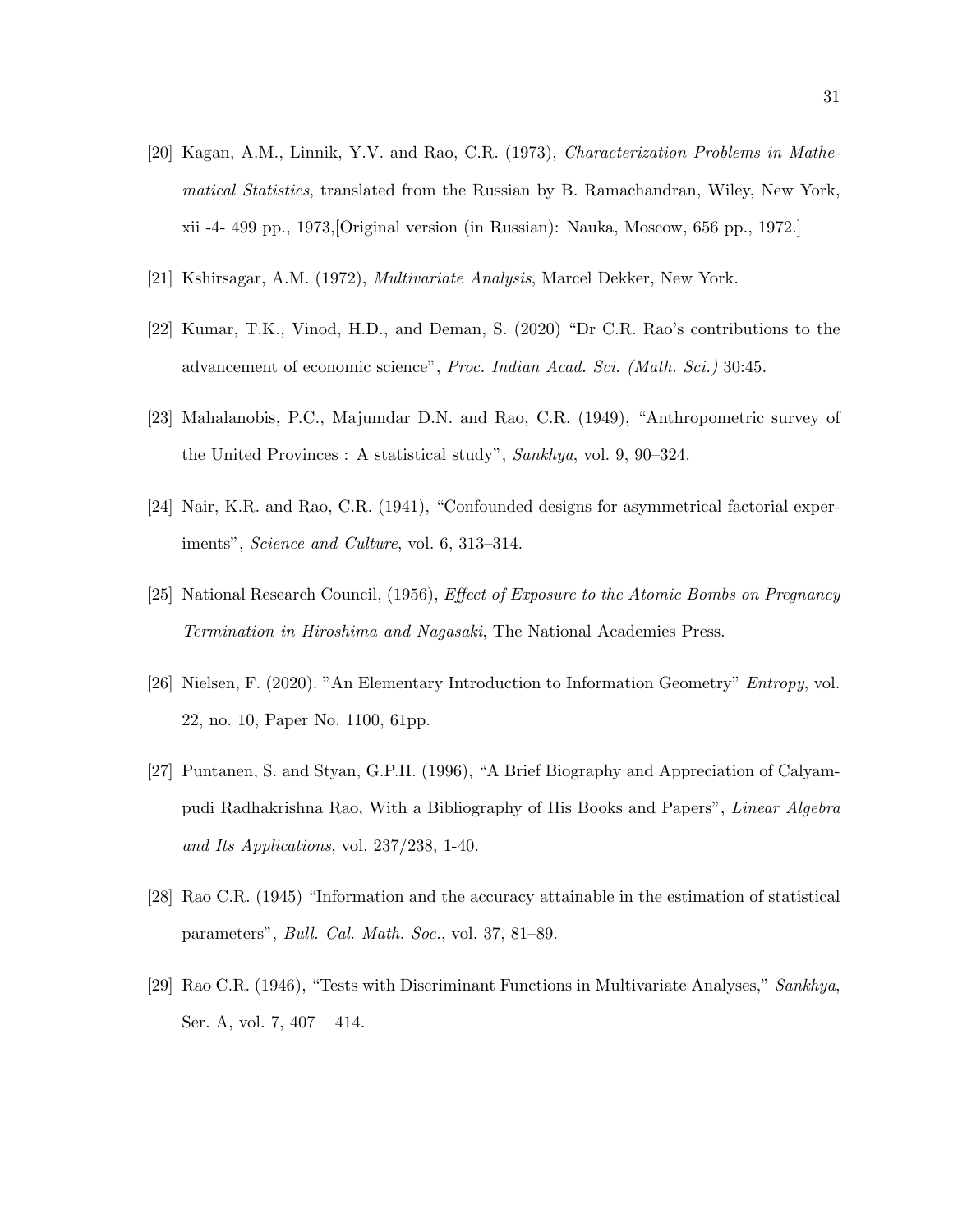- [30] Rao, C.R. (1948), "Large sample tests of statistical hypotheses concerning several parameters with applications to problems of estimation", Proceedings of the Cambridge Philosophical Society, vol. 44, 50–57.
- [31] Rao, C.R. (1948), "Utilization of Multiple Measurements in Problems of Biological Classification", Journal of the Royal Statistical Society Series B, vol.  $10, 159 - 203$ .
- [32] Rao, C.R. (1948), "Tests of Significance in Multivariate Analysis", Biometrika, vol. 35, 58–79.
- [33] Rao, C.R. (1949), "Note on a problem of Ragnar Frisch", Econometrica, vol. 15, 245–249. [Correction (1949): Econometrica vol. 17, 212.]
- [34] Rao, C.R. (1949), "On a Class of Arrangements", Proceedings of the Edinburgh Mathematical Society, vol. 8, 119–125.
- [35] Rao C.R. (1950), "Method of scoring linkage data giving simultaneous segregation of three factors", Heredity vol. 4, 37–59.
- [36] Rao, C.R. (1951), "An asymptotic expansion of the distribution of Wilks' A criterion", Bull. Inst. Internat. Statist., vol. 33, 177–180.
- [37] Rao, C.R. (1952), Advanced statistical methods in biometric research. John Wiley & Sons, Inc., New York, N. Y.
- [38] Rao, C.R. (1955) "Analysis of dispersion for multiply classified data with unequal numbers in cells," Sankhya, Ser. A, vol. 15, 253–280.
- [39] Rao, C.R. (1955), "Estimation and tests of significance in factor analysis", Psychometrika, vol. 20, 93 – 111.
- [40] Rao, C.R. (1962), "A note on a generalized inverse of a matrix with applications to problems in mathematical statistics," J. Roy. Statist. Soc. Ser. B., vol. 24, 152-158.